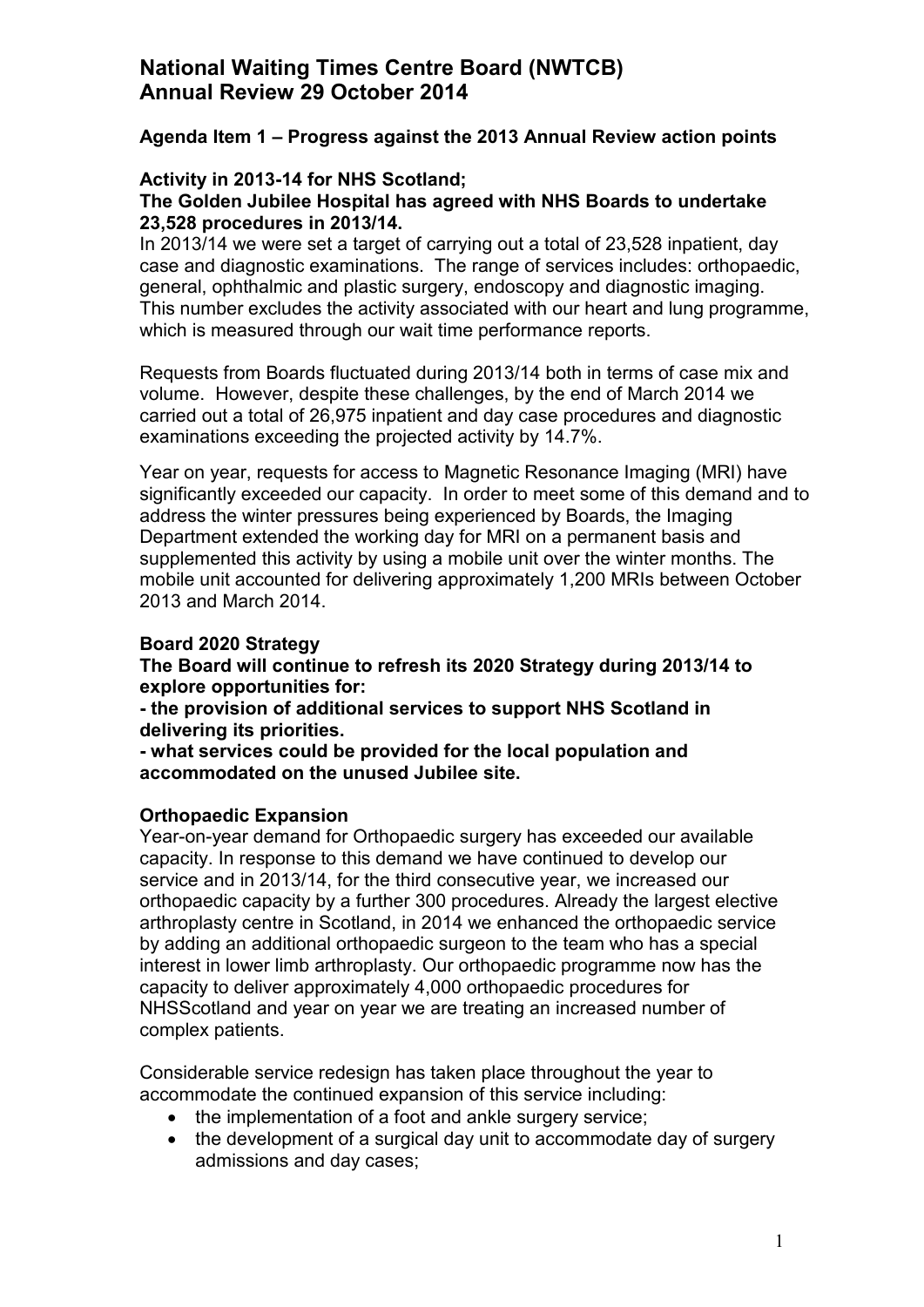- redesigned out patient clinics enabling consultants to see significantly more patients in their clinic than was previously possible;
- enhancing weekend physiotherapy and occupational therapy service with a focus on increasing weekend discharges; and
- expansion of telehealth follow up for patients from Island Boards.

In response to anticipated winter pressures, we are preparing to increase our orthopaedic activity further by embarking on a fourth expansion which is planned to commence in November.

## **Ophthalmology Expansion**

The demand for ophthalmology has also significantly exceeded our capacity as we progressed through 2013/14. An expansion plan, together with weekend working came into effect in November 2013. This allowed us to treat an additional 1,100 patients which was 80% more than our original plan for the full year. To meet this expansion, two part time consultants were recruited and the team was supplemented by a number of visiting consultants. In addition to this significant over-performance, we continued to maintain the ophthalmology outreach service we have provided to NHS Orkney over the past three years.

Despite our expansion of 1200 surgical procedures during 2013/14, the demand for ophthalmology in 2014/15 continued to exceed available capacity. As a result we have embarked on a further expansion of this service and this additional capacity will become available in October 2014. Given the shortage of ophthalmic surgeons throughout the country, the ophthalmic service has undergone significant redesign in order to meet the increasing activity:

Considerable service redesign has taken place throughout the year to accommodate the continued expansion of this service including:

- redesigned out patient clinics which allows consultants to see significantly more patients in their clinic than was previously possible;
- establishment of an Optometry service to carry out post operative follow up. This alleviates the need for consultant surgeons to see patients postoperatively and allows them to see additional new patients; and
- increased theatre productivity.

The ophthalmology service has grown from delivering 951 surgical procedures in 2011/12 to 4,200 procedures in 2014. This represents a 441% increase in new out patient attendances and a 342% increase in surgical activity over a four year period. During this time there has remained a constant focus on quality outcomes for patients.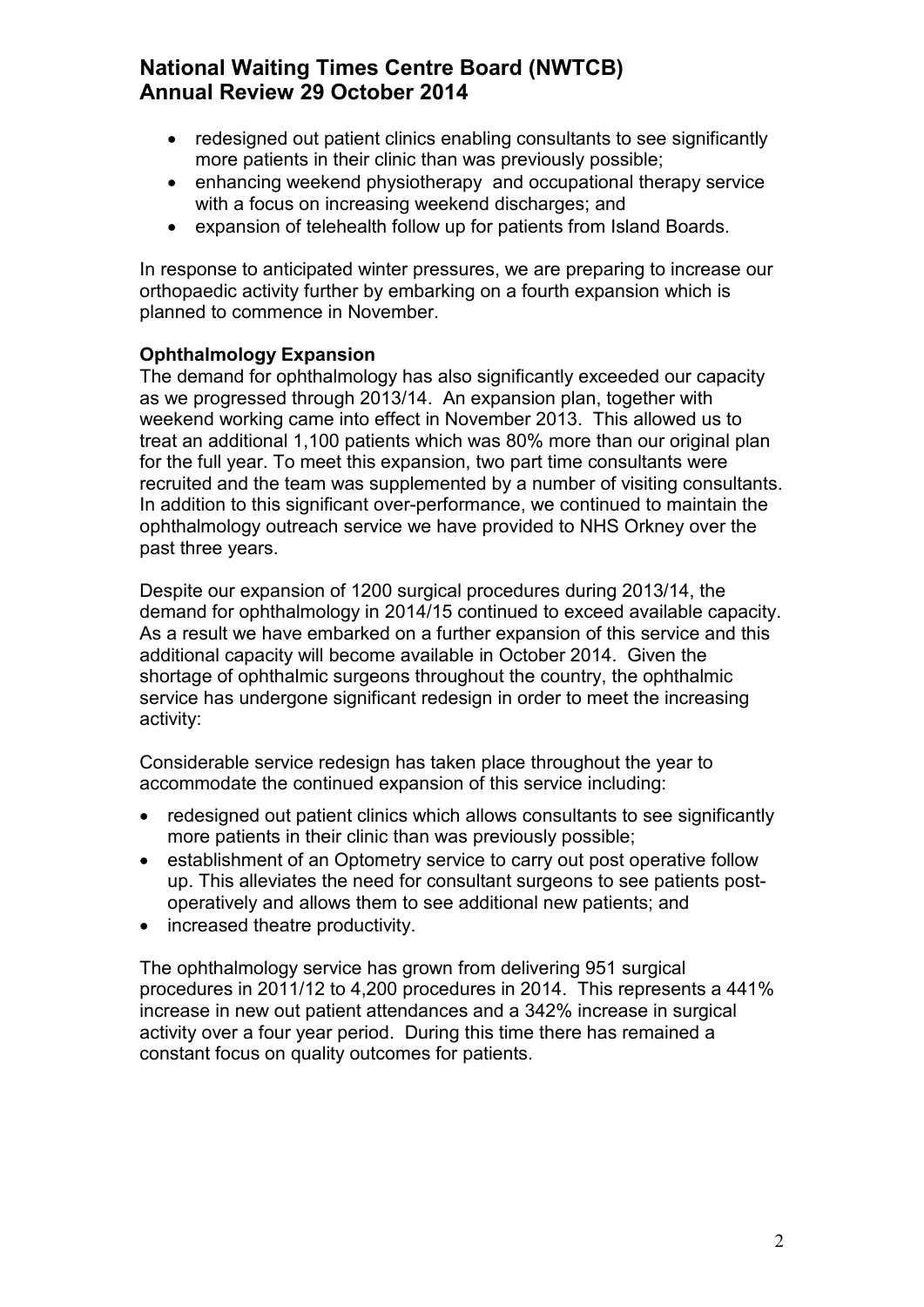## **Expansion in our National Services**

## **Scottish National Advanced Heart Failure Service (SNAHFS)**

The graph below provides an overview of the Ventricular Assist Device (VAD) and Transplant activity undertaken during 2013/14 against the agreed activity within the SNAHFS strategy. We have continued to achieve good outcomes within this highly complex group of patients.



## **Organ Retrieval Service**

We have appointed a further clinical fellow to support the Scout/retrieval service and have commenced work to describe the optimal delivery of scout and retrieval in the future. This work will review the models from other centres, specifically innovative roles for non-medical staff.

We continue to participate in the NHS Blood and Transplant review of retrieval models which will compare the clinical and funding models in place across the United Kingdom. This review is due to report in March 2015.

## **Scottish Adult Congenital Cardiac Service (SACCS)**

The Scottish Adult Congenital Cardiac Service has developed considerably since designation as a national service. The unit has been successful in achieving recognition as the national centre for treatment of adult congenital heart disease in Scotland. SACCS is acknowledged as one of the specialist Adult Congenital Heart Disease (ACHD) centres in the UK. The service is currently developing a recruitment strategy for adding to the consultant workforce of the SACCS service.

Significant progress was made during 2013/14 to establish a resourced regional ACHD service co-located with the National Service at GJNH to enable appropriate management of patients from the West of Scotland and ensure equity of access to the national service for appropriate patients from the North, South and East of Scotland. The next stage will be to transfer the Glasgow regional ACHD patients to a clinic within NHS Greater Glasgow and Clyde with a target completion date of November 2014.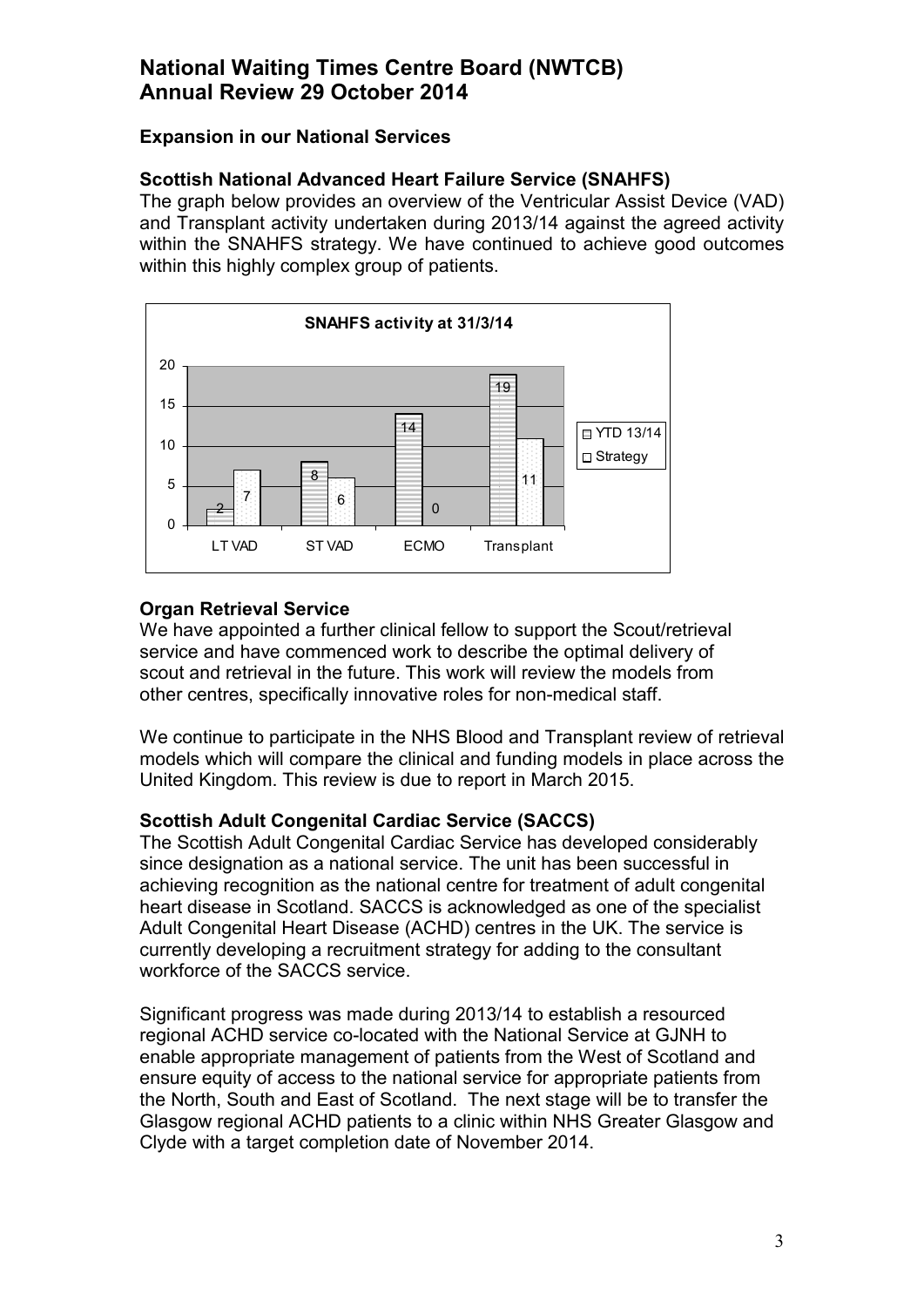### **Scottish Pulmonary Vascular Unit (SPVU)**

The Scottish Pulmonary Vascular Unit has seen an increase in the number of patients referred for review with a proposed diagnosis of pulmonary hypertension. Outpatient activity at both GJNH and at the satellite Aberdeen clinic reflects this increase in both referrals and ongoing treatment with activity associated with this service estimated to be over 200 patients in 2013/14; an increase from around 140 in 2008/09. Work is ongoing to develop the future Clinical Strategy for this service.

### **Exploring the opportunity to provide services for our local population**

We have conducted a high level feasibility analysis of options that could be developed at the GJNH campus for the provision of more locally delivered services without compromise to the highly specialised national services already provided on the site. If agreed, this first stage review will be used to inform further detailed analysis and specific recommendations. All of our work will focus on improving quality, access and safety in our healthcare services. It will also recognise that over the next few years the demands for health and social care and the circumstances in which they will be delivered will be radically different in Scotland.

Our campus offers significant opportunities to improve healthcare services by further utilising our capacity and expertise. Expanding the current range of services could be achieved through minimum disruption to existing services while maintaining the delivery of consistent high quality of care. We are continuing discussion of our feasibility analysis with the Scottish Government.

#### **Beardmore Centre for Health Science:**

#### **Continuing to develop the Beardmore Centre for Health Science as a national leader in clinical skills and research**

The Beardmore Centre for Health Science (BCHS) is a unique facility within NHS Scotland combining a purpose-built Clinical Skills Centre and Clinical Research Facility promoting excellence in health, research and learning. The Centre is equipped with the latest technology for the clinical training of all health professionals both internal and external to NHS Scotland.

#### **Clinical Skills Centre**

The Clinical Skills Centre is open to staff across NHS Scotland and to other organisations that require a high quality clinical training environment offering a range of clinical style training rooms.

The Centre is looking to build on its success and exploring opportunities to market its services including the Live Link available in the Centre. The Live Link is an innovative teaching and conferencing system that enables sound and images from the cardiac catheterisation labs, imaging suites (CT and MRI scanners) and a number of orthopaedic and cardiothoracic operating theatres to be viewed in the BCHS training rooms. For large events the same system is available in the Beardmore Hotel and Conference Centre auditorium.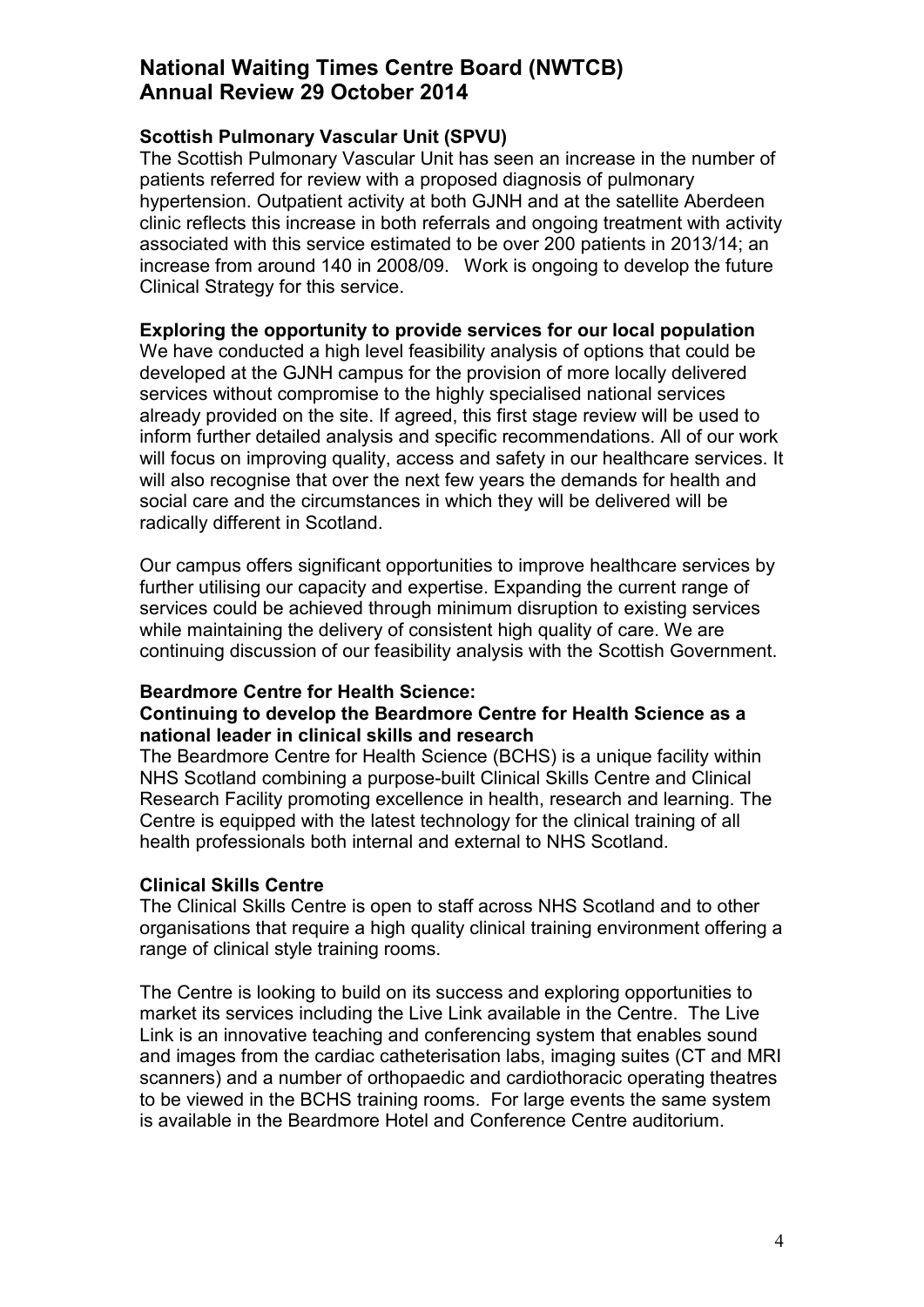The high bandwidth fibre optic connection allows remote audiences to view live interventions, procedures and operations and the two-way sound link enables the audience to interact with the operator as the procedure is performed.

This technology has been successfully used for a number of national and international events including Chronic Total Occlusion (CTO) and Intravascular Ultrasound (IVUS) study days.

A further development is the introduction of Medical Device Alpha Test events which are unique to our Board. It is intended to optimise these events with the intention of running six sessions in year.

#### **Clinical Research Facility**

Building on the success of the Clinical Research Facility (CRF), a 'Research Hub' has been created in the Beardmore Centre for Health Science. The hub is populated by research nurses and a research physiologist and is co-located with the Research & Development (R&D) department. In addition, the peer support provided by this co-location is important to the continued growth of the R&D function. The number of clinical trials underway has increased year on year and we have continued to exceed the targets for time taken to approve new research projects.

#### **Beardmore Hotel and Conference Centre:**

#### **Continue to develop the Beardmore Hotel and Conference Centre Strategy to consolidate its position as a conference centre of excellence.**

The Beardmore enjoyed further success during 2013/14 achieving all key financial and performance indicators finishing the year ahead of budget and achieving its efficiency target. It continues to be an integral part of NHS Scotland with 52.3% of business during 2013/14 derived from the NHS and public sector and providing more than 8000 patient related bedrooms per year.

From the early part of 2014 there has been a marked increase in the number of enquiries for conferences and meetings suggesting that the events sector is re-gaining confidence after a number of years of low growth. The Beardmore has also experienced a substantial and sustained increase in bedroom occupancy and the hotel had a major role in providing bedroom capacity and hospitality during the 2014 Commonwealth Games.

During 2013/14, the Beardmore 2020 Strategy was developed after extensive internal and external engagement. The aim of the Strategy is to harness the Beardmore's strengths and opportunities allowing it to fulfil its role as an integral part of the campus concept and as a national resource for NHSScotland. The Strategy was approved in May 2014 and aligns with the overall Board 2020 Strategy to create a centre of excellence for medical innovation and research.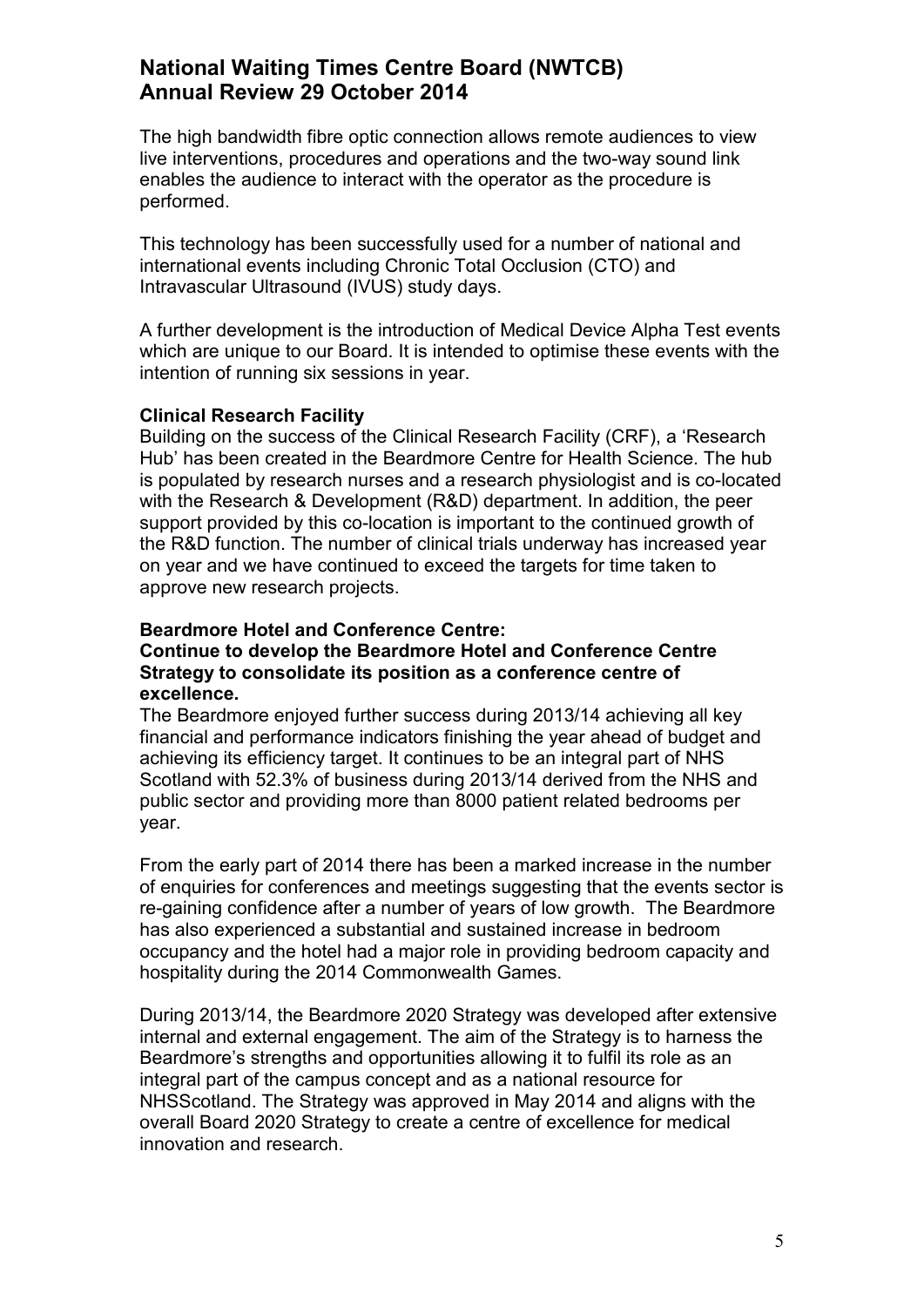Initial plans are being developed to support the early implementation of the 2020 Beardmore strategy with groups already established to look at 'Business Development 2020', 'Sleep Experience 2020', 'Conference 2020' and 'Hotel Services 2020'. There are plans to establish further groups focussing on 'Technology 2020' and 'Dining 2020'.

The Beardmore has established itself as the leading conference centre of excellence in Scotland and is able to host a wide range of residential and nonresidential events. It has attracted a number of notable industry awards over the last year and of particular note has recently been accepted into the world renowned International Association of Conference Centres (IACC). IACC is an internationally recognised symbol of quality and excellence in the conferencing industry. This is a significant achievement for the Beardmore and will support the implementation of the Beardmore strategy aiming to attract more international conferences to the venue.

The Beardmore has also achieved the following awards during 2013/14: Investors in People Gold Accreditation VenueVerdict Gold Accreditation TripAdvisor Certificate of Excellence Top Eco Hotel in Scotland at the prestigious AA Hospitality Awards

#### **Innovation Model:**

#### **Develop a new Innovation Model for investment in line with our vision of "Leading Quality, Research and Innovation" and work with the Scottish Government to initiate a national funding model for innovation.**

In June 2014, the Cabinet Secretary for Health and Wellbeing announced that GJNH would host a new national health and social care innovation fund, which aims to raise money, to develop original and pioneering treatments for Scotland's patients. GJNH will work on behalf of the whole NHS in Scotland to raise funds from a variety of sources, including donations and European grants. The fund will support initiatives that create and turn excellent ideas into services for patients. This will mean that the people of Scotland will get better and quicker access to world-leading care as the fund makes the early roll-out of proposals possible. The Innovation Funding Model will be expanded and grown incrementally from an initial focus on key innovation priorities within the Golden Jubilee.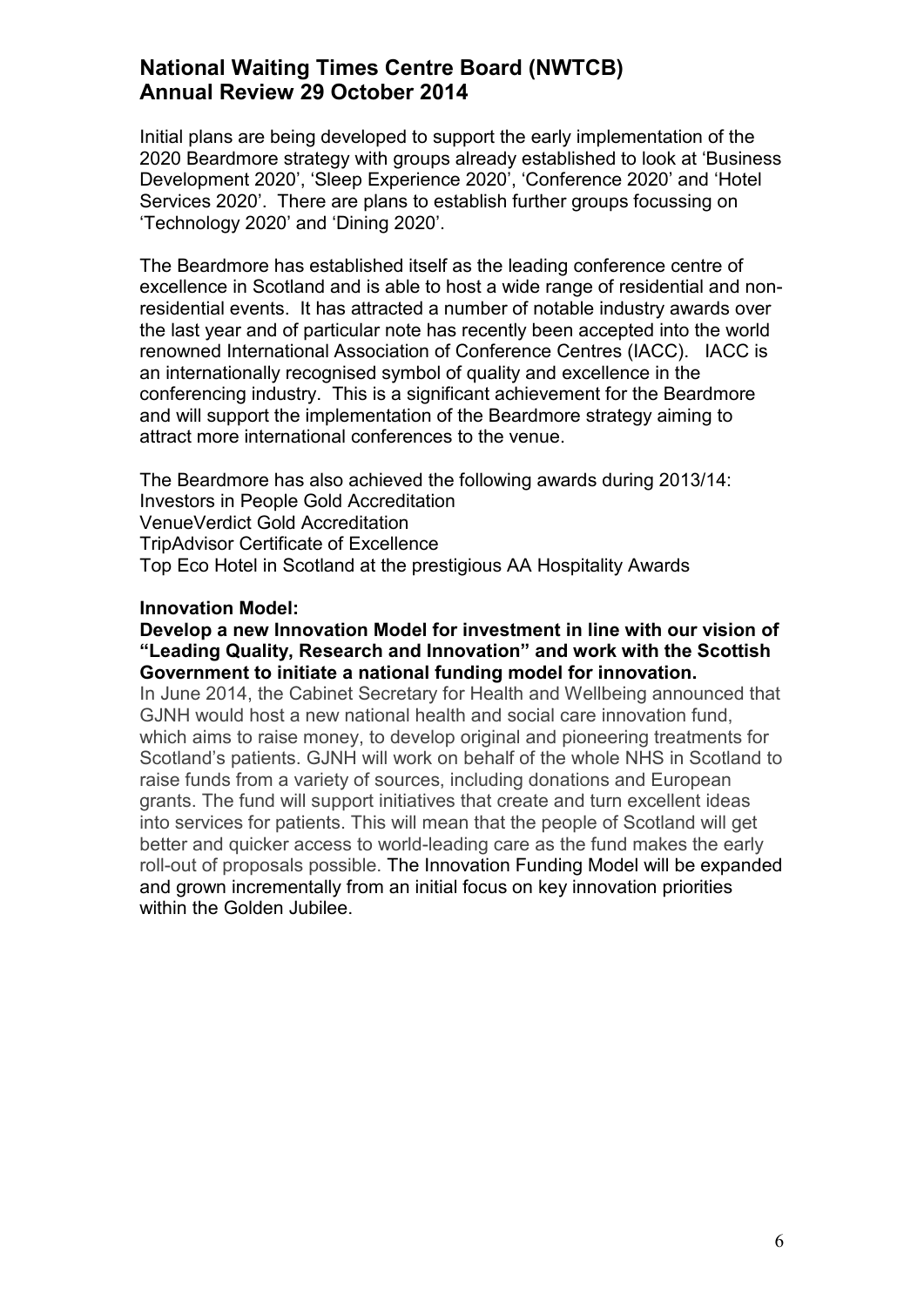#### **Agenda Item 2 – Person-centred progress Quality Outcome: People are able to live well at home or in the community**

#### **Delivery of Wait Times**

The waiting list position for Interventional Cardiology, Cardiac and Thoracic surgery continues to be formally monitored on a regular basis through our Performance and Planning Committee and the NWTC Board.

We have experienced a sustained increase in the volume of cardiology referrals since October 2013 putting significant pressure on the management of waiting lists. The increase in cardiology patients has impacted the numbers of patients, particularly urgent and emergency, being referred for cardiac surgery. The Board has put in place measures to support this demand and help meet waiting time guarantees. During 2013/14 all patients were treated within the national performance targets for waiting times.

#### **Cancer Treatment Target (31 days)**

Our thoracic surgery unit is the busiest in the United Kingdom. We have consistently achieved the 31 day cancer HEAT standard and continue to work with referring Boards to meet the 62 day standard. In 2013/14, the median wait for cancer treatment was 13 days and the maximum wait time from date of 'decision to treat' was 30 days.

#### **Implementation of the Treatment Time Guarantee (TTG)**

We have put measures in place to ensure compliance with the Patient Rights (Scotland) Act (CEL33) to ensure that we deliver day case or in-patient treatment within 12 weeks of the patient agreeing to treatment. The Board's Audit and Risk Committee has commissioned our internal auditors to audit our management of Waiting Times on an annual basis.

#### **Activity target for 2014/15**

Excluding cardiothoracic surgery and cardiology activity, the total activity requested for in patients, day case patients and diagnostic examinations to be carried out in 2014/15 is 27,110. However, as a result of increased demand throughout the year from NHS Scotland Boards, we consistently exceed our planned activity while treating an increasing number of complex patients. Cardiac and thoracic surgery and cardiology activity will continue to be managed in accordance with waiting time guarantees.

In 2014/15 the use of an extended working day in MRI will continue and the service will again use a mobile unit over the winter period to support NHS Boards to meet their waiting time guarantees. Scans taken in the mobile unit continue to be reported by GJNH consultants to ensure the quality and consistency of scan reading and reporting.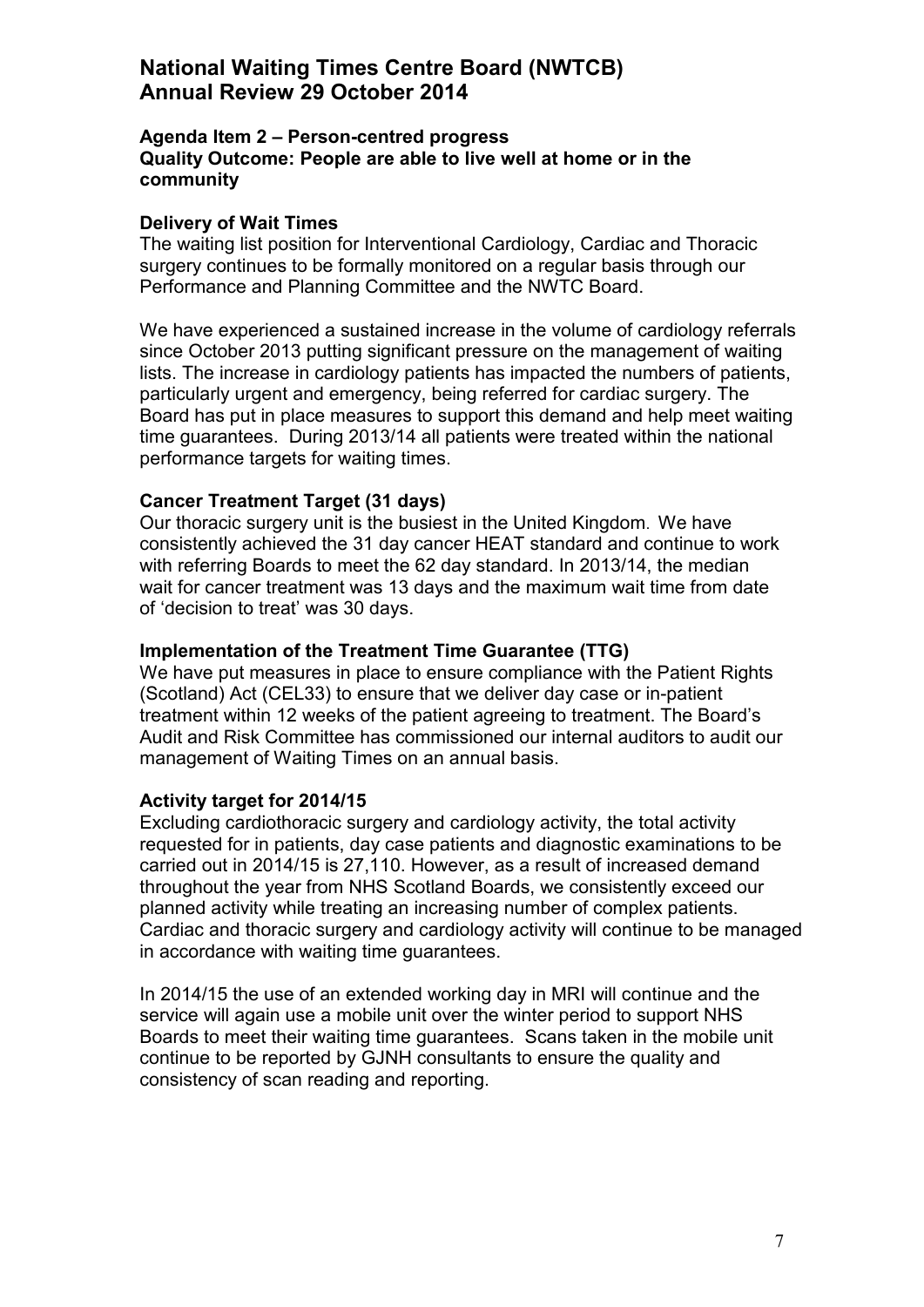### **Outreach Services**

We have committed to delivering four orthopaedic outreach clinics before the end of 2014. This will consist of three clinics in NHS Highland and one in NHS Shetland. These clinics will involve a team of three orthopaedic surgeons travelling to the aforementioned areas to see approximately 100 new outpatients on each occasion. Patients requiring surgery will have their procedure carried out at GJNH. Given the distance patients will need to travel to have their surgery carried out, it has been agreed that follow up clinics with be carried out via a telehealth link. Patients are fully informed of how their care will be managed in advance of attending the outreach clinics and, to date, patient feedback has been very positive.

### **Bariatric Surgery**

During 2013/14 we continued to provide a limited bariatric surgical service for NHS Highland (Argyll & Bute Community Health Partnership) and NHS Dumfries & Galloway. However, the provision of this service was discontinued as a consequence of the Regional Planning Group's decision that a regional solution was not required for the provision of this service.

### **Quality Outcome: Everyone has a positive experience of healthcare;**

### **Involving People**

Following the refresh of our Involving People Strategy, the aim for 2013/14 was to effectively implement the strategy across both corporate and clinical functions. This work is overseen by the Person Centred Committee which monitors all activity relating to the Involving People Strategy and Staff Governance.

#### **Volunteers**

The Board has a sizable team of volunteers (almost 100 by end of March 2014) working in both advisory and patient support roles. We have appointed a Spiritual Care & Diversity Lead to co-ordinate and support our growing number of volunteers.

Our successful annual volunteer gathering was attended by our Chair and Chief Executive to celebrate volunteering across the Board. We are also building upon the partnerships with community organisations and introducing new volunteer roles to establish a Young Person's Group and befrienders for patients with dementia.

We have a trained group of volunteers who visit the wards and departments to discuss the quality of care from both a patient and staff perspective. This reduces formality and allows staff and patients to speak more freely. During 2013/14, 30 ward visits took place and this information is used to track the impact of improvement initiatives and complements our Caring Behaviours Advisory System (CBAS) work.

The Board piloted the new Volunteer Information System (VIS) which is a database developed by the National NHS Volunteering programme co-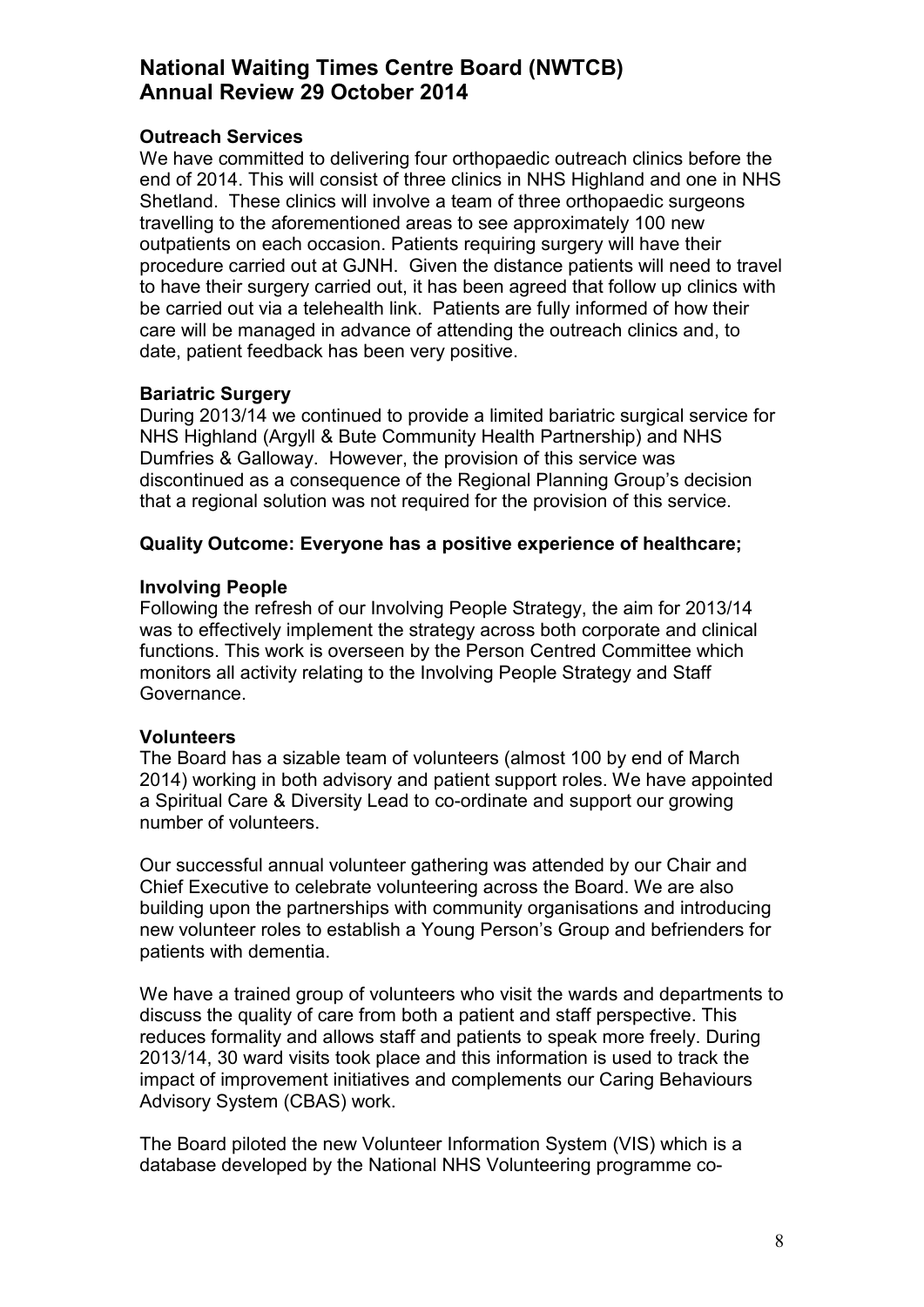ordinated by Healthcare Improvement Scotland. This database will enable greater co-ordination (and co-operation) across departments during the recruitment process, and will also provide a standard approach across NHS Boards in Scotland on full roll-out.

### **Advocacy**

The Board refreshed publicity materials communicating our arrangement with Lomond and Argyll Advocacy Service (LAAS) who provide specialist training for frontline volunteers to direct patients to further advice and support where advocacy might be required. We continue to use our emotional touch points process to offer advocacy, gather formal feedback and look to identify areas for improvement. This process has the added benefit of giving patients a safe space in which to discuss challenging emotions related to their care.

### **Equalities**

Our Board introduced the diversity champion role in 2012. Following a survey of the original cohort of champions and their line managers at the end of 2013, which provided significant evidence of the positive impact of the diversity champions, it was agreed by the Board to recruit and train a second cohort of diversity champions with a view to establishing greater representation across divisions and pay bands.

We held our third Equalities Festival in October 2013 which celebrated all of the initiatives and ways in which we embody our Board values and we continue to make progress across the four equality outcomes.

Key achievements include:

- NWTCB was the top-performing NHS Scotland Board for the fourth consecutive year in the Stonewall Workplace Equality Index;
- We continued our work with the Glasgow Centre for Inclusive Living (GCIL) promoting greater engagement with disabled people in the work place;
- increased our capacity and access to specialist support by linking with the new GCIL Equality Academy setup in the East End of Glasgow
- increased the size of our interpretation and translation bank improving our high quality service to patients whose first language is not English; and
- developed specialist volunteer roles to support patients with early stage dementia and sensory impairment.

#### **National Person Centred Health and Care Programme.**

A strong person centred ethos already exists within the Board and the focus of our work in this regard has been upon the following areas:

- A full review of the role and impact of the Quality Patient Public Group (QPPG) to ensure it continues to be a key voice for patients and services users. We have involved third sector partners, patients and service users, and representatives from other NHS Boards;
- Working in partnership with Alzheimer's Scotland we have created Dementia 'friendly' rooms (equipped with appropriate signage and additional support aids); and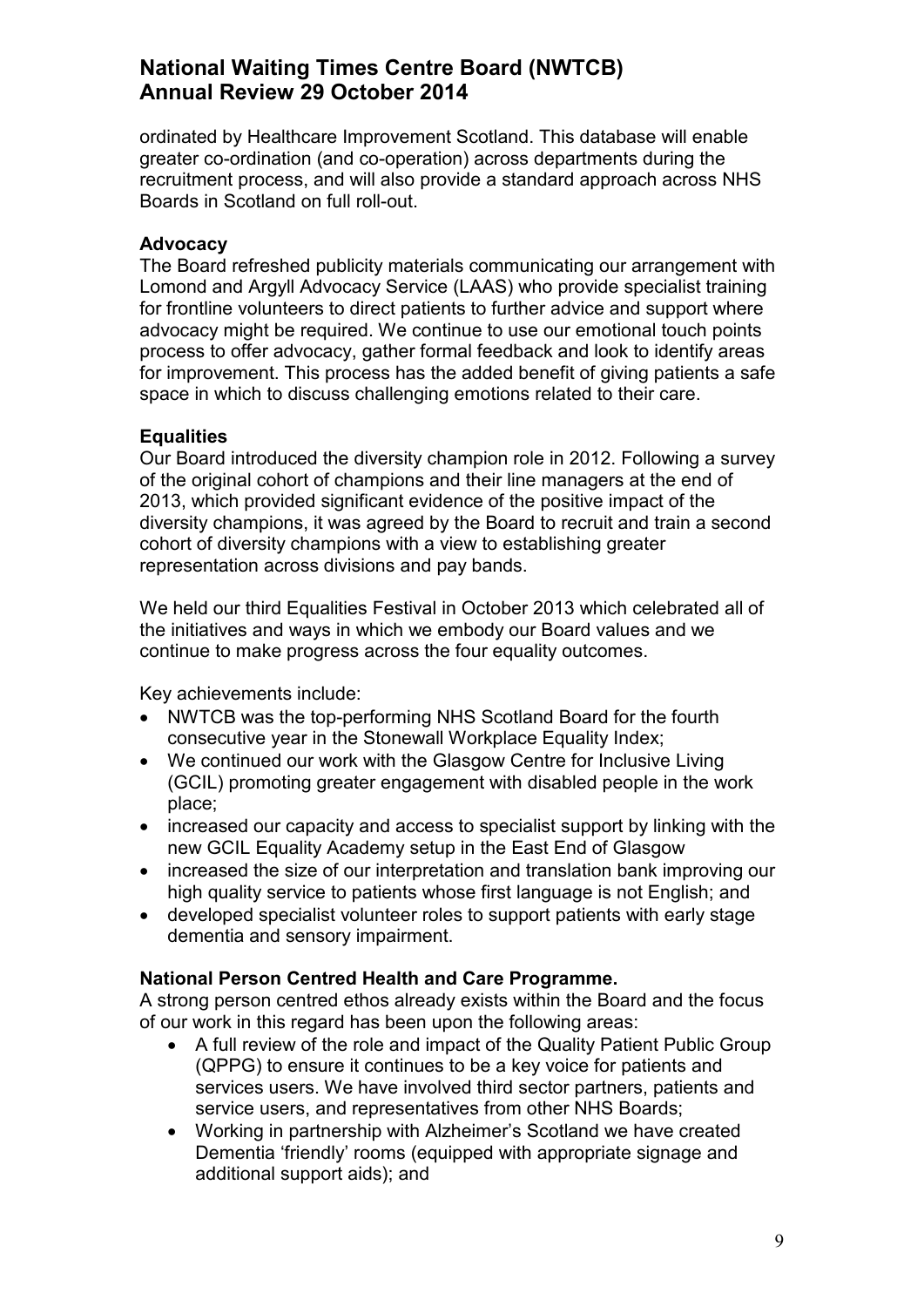• An upgrade of facilities and access to the Spiritual Care Centre has encouraged increased usage of the centre.

We have implemented a number of improvements as a direct result of feedback from patients and staff:

- Launch of a Bereavement Care Service in March 2014. This new service will allow bereaved relatives the opportunity to arrange support and follow up advice using a telephone or email service;
- Dedicated advice line for Cardiology patients if they have any questions or concerns following their procedure;
- Specialist pain team support provided for Electrophysiology patients; and
- Provided 24 hour telephone support for discharged orthopaedic patients.

## **Care of Older People**

The Board was inspected in January 2014 as part of the "Care for older people in acute hospitals" and it was noted that this is progressing well within the Board. Some areas of improvement were identified and these have now been achieved and implemented. The main areas identified for improvement included the use of the MUST tool (nutritional screening tool), nursing engagement with mealtimes, protected mealtimes and individualised care planning.

To support elements of this work Mealtime Monitors are allocated at the start of each shift on the ward and this person is responsible for preparing patients for meals, providing the opportunity to cleanse hands, ensuring correct positioning of patients and ensuring that dentures are in placed if required.

We have continued to roll out the use of the 'Getting to know me' document at pre-operative assessment where a patient has a confirmed diagnosis of dementia or cognitive impairment, and patient and carer are in agreement. The form helps staff to learn more about the patient and what is important to them. Sharing this information with staff is intended to make the stay of the patient more comfortable and less stressful.

## **Care for Multiple and Chronic Illnesses**

Our three national services are responsible for treating patients often experiencing multiple and chronic illnesses with the aim of ensuring that they are given the highest quality care and supported in the most effective way for their particular needs. We provide a range of support options to deliver this care including a helpline run by specialist nurses to respond to patient/carer enquires.

We have also established outreach services across Scotland supported by specialists from GJNH working with local clinicians, with the aim of providing equity of access to highly specialist advice, review and detailed assessment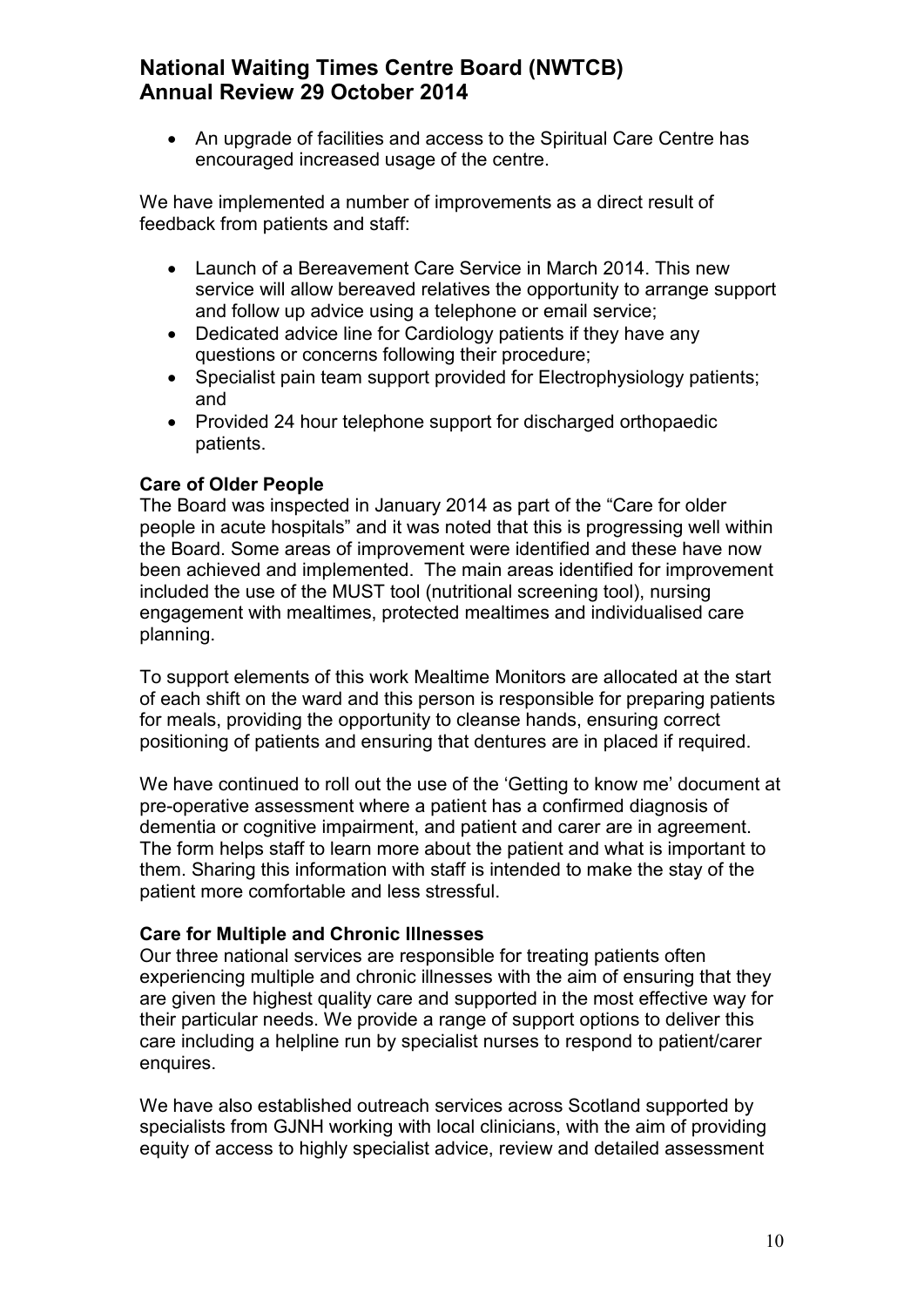when it is needed and in a location most appropriate to the clinical needs of the patient.

#### **Learning Disabilities**

Based on a review of our patient data on our patient management system, Learning Disability (LD) patients do not make up large numbers in our overall patient population, however, we believe that improved capture of equality data for patients will provide a more accurate assessment of LD patient numbers.

We have a well-known cohort of LD patients within our SACCS service, and recognise that patients with special needs also have treatment through our other services. We have introduced a number of changes to support their needs including reviewing of our LD resource pack in clinical areas and increased education sessions in the workplace to raise awareness of the needs of LD patients.

We are also developing an action plan to help reduce inequalities and improve health including improved data capture and reviewing the processes around recording LD information on the hospital information systems to ensure this is available prior to the patient visit. Our SACCS service also maintains links with the LD Health Inequalities Network to provide greater access to support and information at a national level.

#### **Mental Health and Wellbeing - patients**

As the home of the Scottish National Advanced Heart Failure Services (SNAHFS) we have in place a Clinical Psychologist who provides support to patients within this group. They also extend direct clinical input to patients in other areas and in particular based on the prevalence of psychological distress and behavioural disturbance in congenital cardiac conditions, they often deal with referrals from the Scottish Adult Congenital Cardiac Services (SACCS).

We are currently recruiting for Clinical Psychologists with the aim that these posts develop psychocardiology services for heart failure patients across Scotland. There is recognition of the need to improve access to psychological care for the SACCS population and we intend to explore how this might be provided during 2014/15.

#### **Mental Health and Wellbeing – staff**

Staff members continue to be able to access face to face cognitive behavioural therapy (CBT) and are also offered on-line and telephone CBT (through living life) as a temporary measure until a face to face appointment is available. We are also able to offer information on a range of other appropriate support services to staff experiencing mental health issues.

We are working to ensure that the Healthy Working Lives (HWL) Gold Award work is kept up to date and valid. The mental health and well being commendation award has now been incorporated into the Gold Award.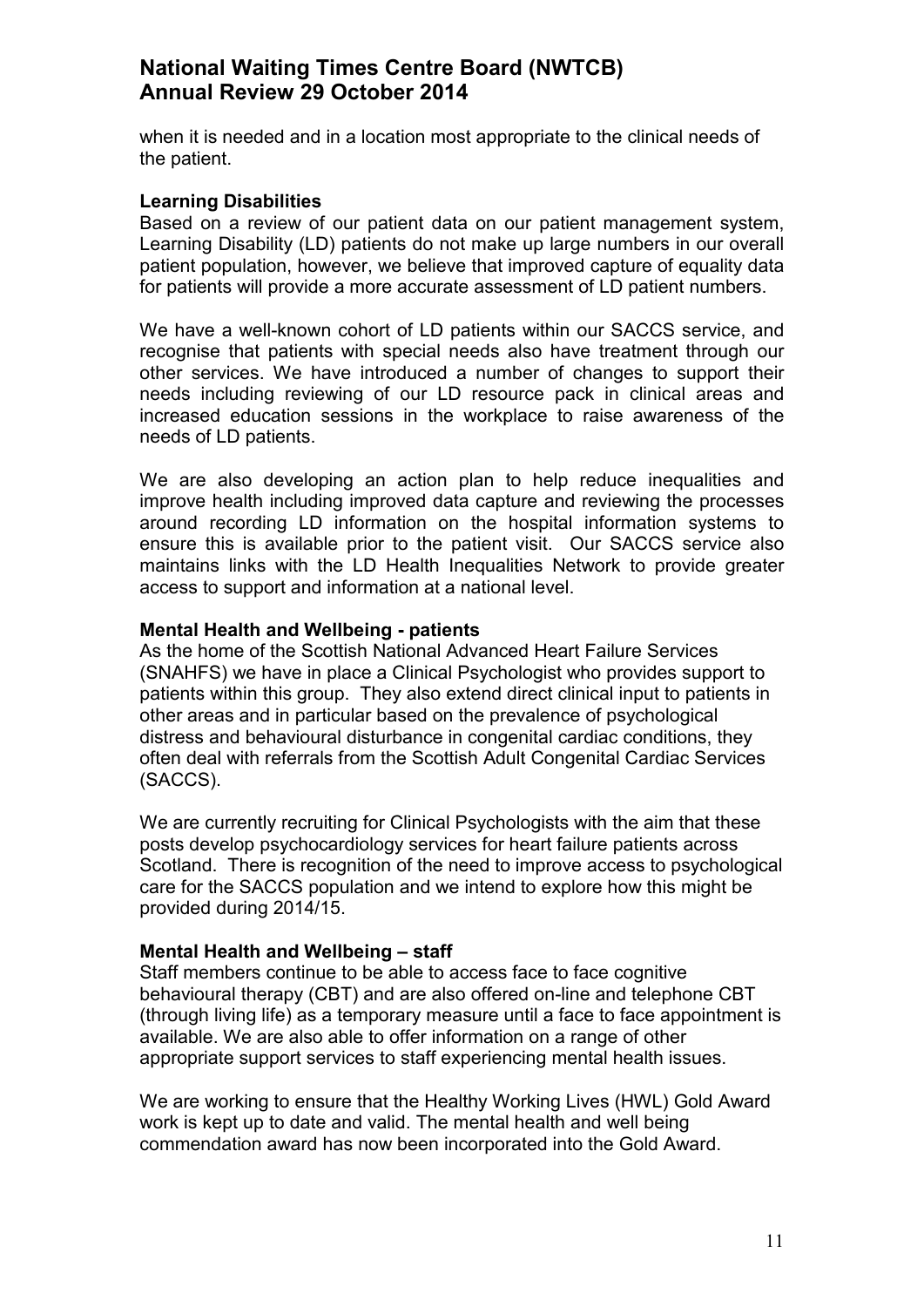Our Occupational Health team offer and deliver the Mentally Healthy Workplaces training for managers and staff who have a responsibility in managing and supporting staff who have mental health issues. In addition we have significantly invested in the use of the Heartmath® programme, 'Revitalising Self Care'. This technique can help employees manage their day to day stressors more effectively; resulting in a beneficial effect on both themselves and those they care for. Our use of Schwartz Care rounds also allows staff from all professions to meet and discuss their feelings related to aspects of care for patients.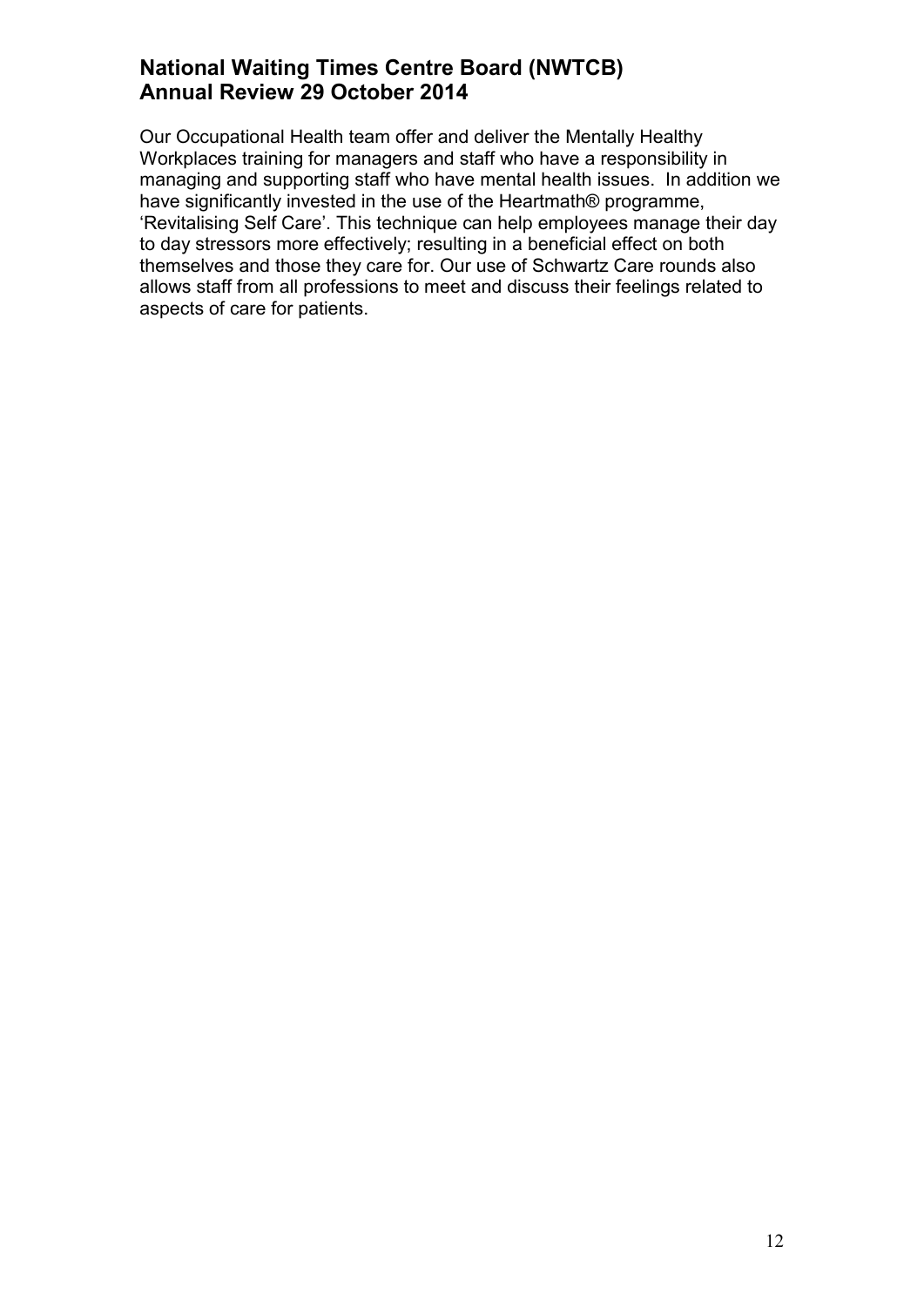## **Agenda Item 3 – Safe progress**

### **Quality Outcome: Healthcare is safe for every person, every time**

### **Delivering the Board Vision**

#### **Quality**

We have developed a unique Quality Framework to give assurance at all levels that safe, effective, person centred care is a top priority and delivered at all times. The Quality Framework was developed through the following interdependent and equally important workstreams; some examples of developments are given in each:

#### • **Board Governance**

Our governance structures were reviewed and new quality responsibilities assigned to our Board Committees. All aspects of our Board Performance mechanisms have also been aligned to this framework including our Local Delivery Plan, Corporate Balanced Scorecard, Corporate and personal objectives. Audit of the Board 2020 vision and values has also been undertaken.

### • **Quality Indicators**

We reviewed all of our performance indicators and targets and identified a set of key indicators to ensure triangulation of patient experience, staff governance and performance targets. We developed visual and interactive dashboards to display all aspects of quality and performance. Our dashboards are on display in all patient areas and our public dashboards have been designed to enable patients and visitors to understand our quality progress at a glance. The dashboards enable analysis of the quality of care across all levels of the Board in as near real time as possible and provide early warning of actual or potential declining standards of care.

#### • **Values based Workforce**

We invested considerable effect to develop our Board Quality and Values based recruitment process and have expanded our leadership framework to include human factors and quality and innovation training. Our values measurement instrument has also been validated by academics from Strathclyde University.

#### **Research**

The Board supports an increasing number of clinical trials enabling patients to access state of the art research developments. The portfolio of trials includes drugs and device trials to studies examining different treatment options and projects that use tissue and/or data. All projects are peer reviewed and have NHS Research Ethics Committee approval. Income is generated from commercial studies and the Chief Scientist Office provides core research funding based on the growing grant funded research portfolio.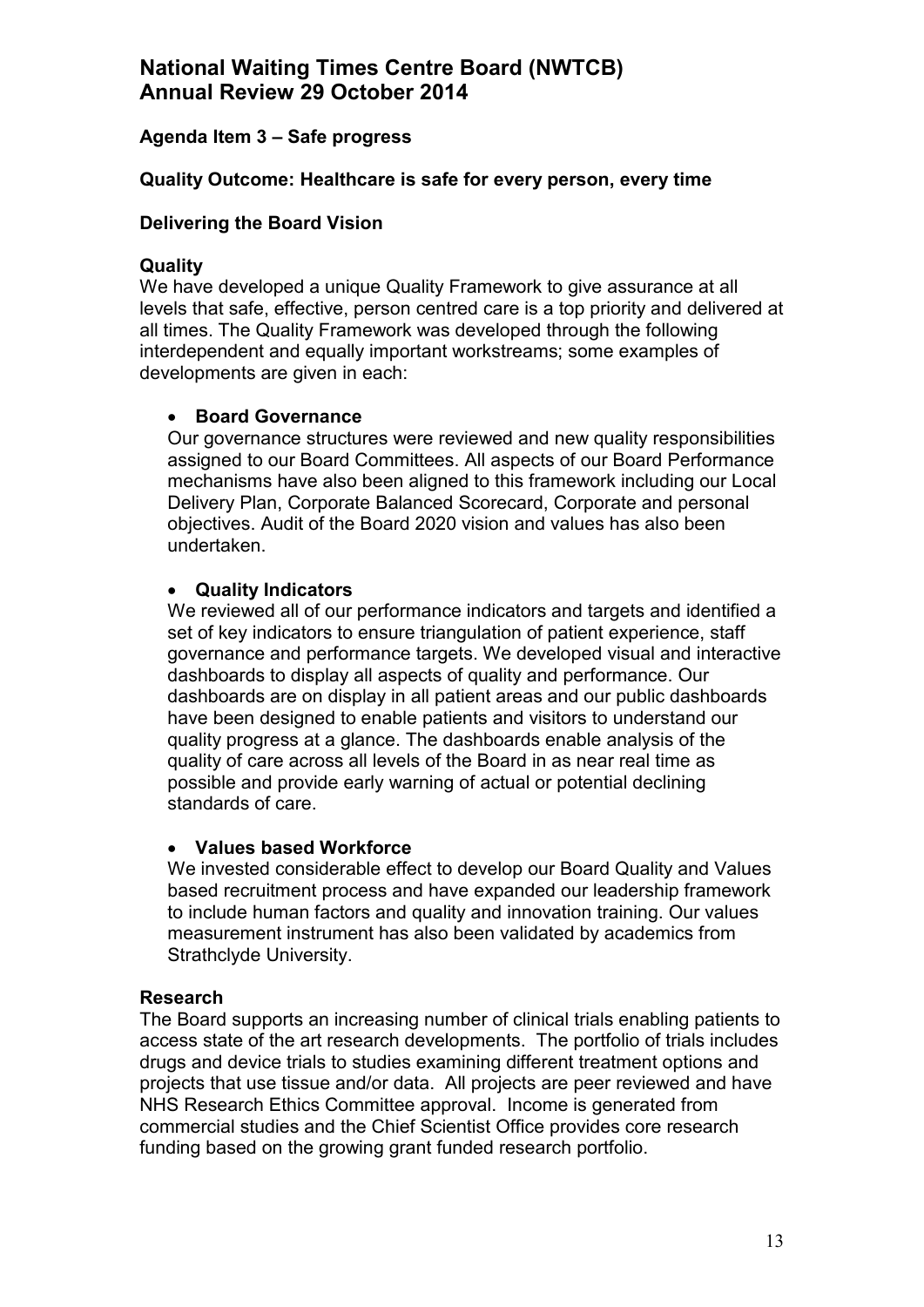We deliver leading edge research ensuring it is taken from 'bench to bedside' to the benefit of patients. We currently host a wide range of research projects relating to our clinical specialties including:

Cupid 2 gene therapy – We began our participation in the UK's first gene therapy trial for advanced heart failure in 2012. As one of only two UK centres to be running the CUPID 2 trial, we aim to help establish the effectiveness of the MYDICAR treatment, a genetically targeted enzyme replacement therapy which aims to improve many of the symptoms associated with heart failure and therefore reducing hospitalisations.

Ideal LM – The Golden Jubilee is leading an international study into an innovative new heart treatment. Working alongside Venn Life Sciences the study aims to determine whether the use of Percutaneous Coronary Intervention (PCI) with a new stent with a bio-absorbable coating could be used as an effective method for treating patients with disease in the left-main coronary artery in their heart.

STEMI – We have carried out a delayed stenting trial with the University of Glasgow which suggested that waiting for a period of time before putting in a stent may improve clinical outcomes for patients experiencing a STEMI heart attack.

FAMOUS NSTEMI trial – Researchers from the Golden Jubilee National Hospital and the University of Glasgow have reported a study that shows one in ten patients may not need cardiac intervention following a heart attack and in those that do need stents, the procedure can be targeted more effectively.

Our performance against our key research metrics includes:

- 25% increase in the number of commercial projects hosted by the Board between 2012/13 and 2013/14
- 93% of non-commercial studies are given research and development permission within 30 days (target 70%)
- 87% of commercial studies are given research and development permission within 30 days (target 80%).

#### **Innovation**

The work by GJNH to progress the Innovation fund and its role as the Innovation Centre for Scotland has included a number of strands. The key achievements in the development of the Innovation model are:

• Establishment of the Golden Jubilee Innovation Centre to provide the foundations for progression of the innovation work. This centre opened in July 2014 and its state of the art facilities will connect all elements of the innovation campus at GJNH and provide a new environment that will promote innovation; and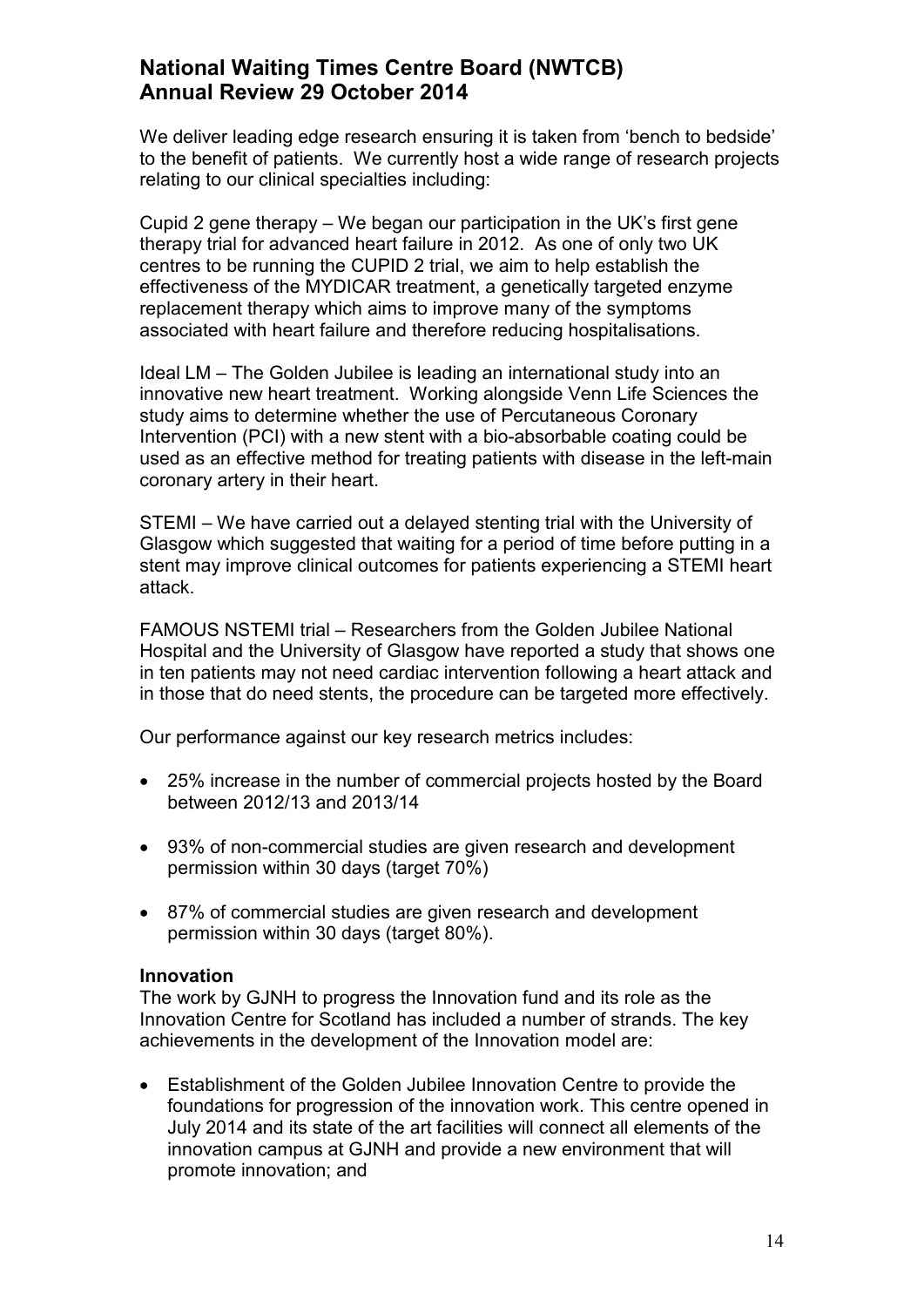• Legal and governance arrangements have been set up to protect and develop the innovations.

We are continuing to progress a number of innovation priorities during 2014/15 such as:

- Engagement with specialist fundraising advisory contacts to develop a formal fundraising portfolio document;
- Final development of the medical device test process and validation of this highly innovative approach; and
- Work to develop key fundraising partnerships from across a variety of sectors and international locations

### **Clinical Governance**

We aim to provide high quality care that is safe, effective and person centred. However, adverse events can occur that do, or could have, a major effect on the people involved. We regard each of these events as an opportunity to learn and improve in order to increase the safety and quality of the services we deliver.

A national approach to learning from adverse events has been produced by Healthcare Improvement Scotland following consultation and engagement with NHS Boards, clinicians, patients and a number of national groups. This new approach is not intended to prescribe a management system but rather a framework to support to support the standardisation of the process across Boards. The Clinical Governance Team continues to support the implementation of the national approach and work towards sharing and learning from adverse events from within our own Board and from across NHS Scotland.

#### **Managing Risk**

The identification and management of risk is central to the delivery of the Board's corporate objectives. During 2013/14, our Board undertook a full review of our Board risk register and developed improvements to the risk management process which were approved by our Audit and Risk Committee.

Our programme of work for 2014/15 includes a review of the risk registers for each division, which commenced in June 2014. The Clinical Governance Team is supporting the divisions to identify their top risks for further discussion and scrutiny at quarterly Senior Management Team meetings.

In addition the Board has begun development of an enterprise risk management framework. This is a fairly new concept which has never been used in the NHS to date. This concept allows the Board to develop a system to manage risk within its defined risk appetite and provide assurance on the delivery of the Board vision of leading quality, research and innovation. It puts in place enhanced triggers and alerts to enable more effective risk management. The model, once developed, will enhance the existing strong risk management arrangements within the Board.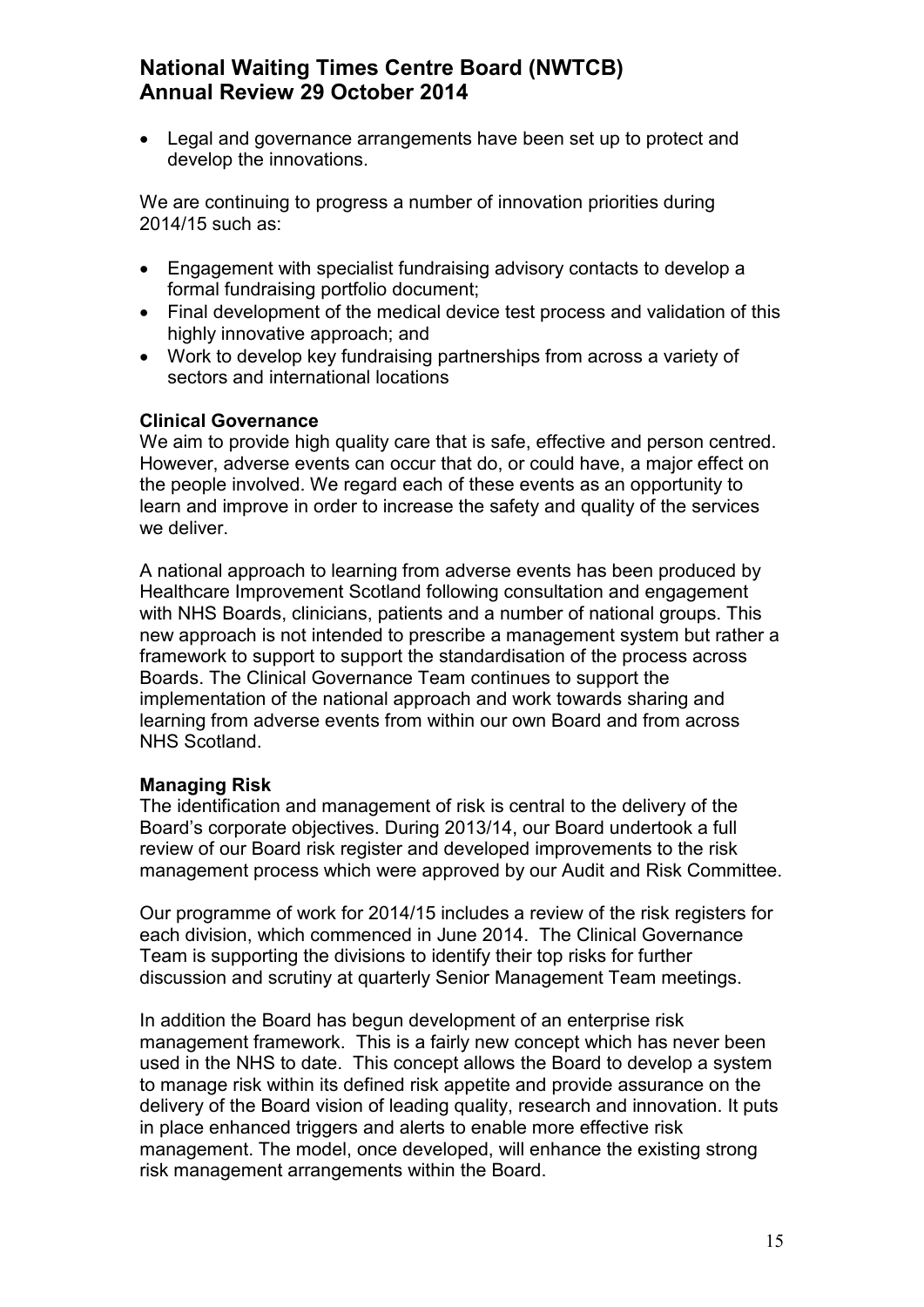### **Adverse event incident management**

The aims of the new national approach is ensure a consistent and coordained approach to the identification, reporting and review of adverse events which supports quality improvement and learning. Datix is our current incident reporting and risk management system. The Clinical Governance Team is currently reviewing our use of the Datix modules and recommending improvements to further strengthen our arrangements for recording and reporting adverse events.

### **Audit activity**

Clinical audit and survey projects are a crucial part of the Board's clinical governance programme. During 2013/14 the number of projects registered was 51, an increase from previous years, which highlights a growing awareness of the audit process, as well as our staff commitment to improving patient care and services.

Following on from previous review of our audit registration process and the implementation of an audit data protection checklist, GJNH has in place a much more robust monitoring and reporting structure on project activity within the hospital.

Our next step is to ensure that as part of our formal audit and quality improvement programmes we capture the work we have to do against national standards and provide support to our teams to achieve the best possible outcome. For example, we are currently working on local audits in preparation for a number of national standards such as Food, Fluid and Nutrition.

## **Complaints and claims management**

The Scottish Public Services Ombudsman report 2013/14 reported an increase in complaint numbers in most areas of the public sector. It has been described that this increase "most likely relates to greater public awareness of complaints (and hopefully of the benefits of complaining) resulting from media coverage of problems, particularly in the NHS in the wake of the Francis Inquiry".

The Board received 40 formal complaints between April 2013 and March 2014 representing an increase of ten complaints from the previous year and which is proportional to the increased volume of activity delivered. The three main complaint categories are clinical treatment, communication and waiting times. During 2013/14 departmental managers carried out a review of their complaints for the past year and reflected on the learning and changes to practice resulting from these complaints. Some of the key learning points were:

- Patients now leave clinics/theatres with a post-operative follow-up date and time;
- Revised guidelines are in place to support nursing staff with hotel room access for patients/carers;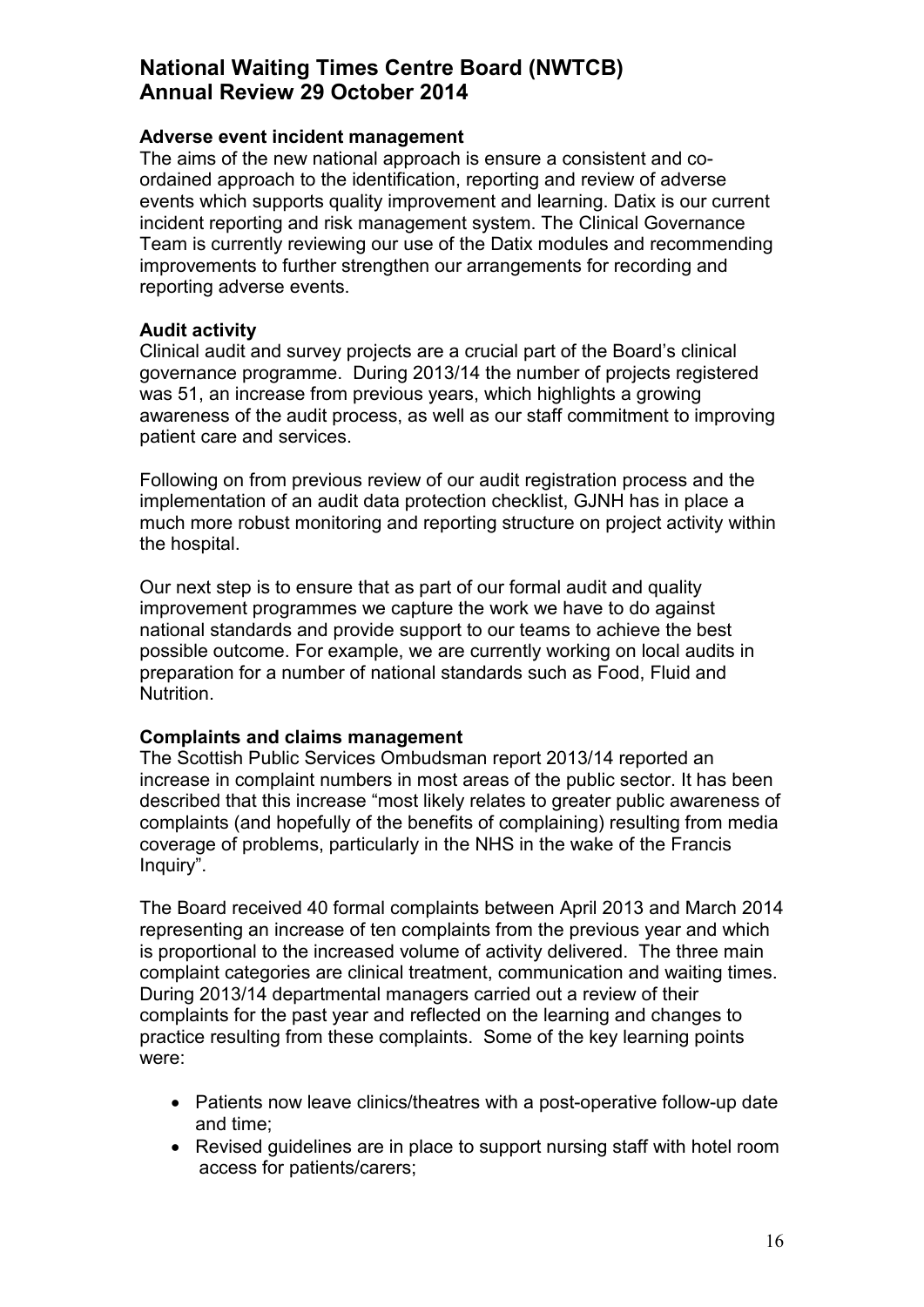- Information in relation to Treatment Time Guarantee is reinforced during outpatient appointments;
- Transport policy was revisited and redesigned:
- Introduction of an electronic GP referral letter;
- Additional seating purchased for endoscopy waiting area; and
- Review of pericardial drain insertion protocol.

A new Complaints Learning Log will be introduced to capture key learning and monitor progress; this will be added to the Divisional Clinical Governance Groups as a standing agenda item. The Clinical Governance Team is working on the migration of complaints and claims onto Datix to improve the service they deliver providing members of staff with real time access to information.

The Board's Person Centred Committee oversees the work to ensure appropriate complaints and claims management remains a key focus of the Board.

## **Scottish Patient Safety Programme (SPSP)**

In 2013, a number of changes were introduced to the evolving strategy and approach of the Scottish Patient Safety Programme. The key messages were the introduction of new 'Point of Care Priorities' and '10 Patient Safety Essentials'. Work is under way with testing and measuring of the new 'Point of Care Priorities'.

A summary of our progress is highlighted below:

- Catheter associated urinary tract infections (CAUTI) The pilot site for this is our intensive care unit and this work is being led by one of our improvement advisors;
- The heart failure bundle has been implemented within the National Services Unit;
- Deteriorating patient a new modified early warning system (MEWS) chart has been implemented and supportive training via an online teaching module has been completed by 100% of staff within the pilot ward;
- Ventilatory associated Pnuemonia rates (VAP) have shown sustained improvement since November 2013 following a consolidated period of staff education and focus on improvement methodology and scrutiny; and
- Venous thromboembolism (VTE) following sustained compliance in the pilot area this work has spread to a number of clinical specialties.

A number of changes have been initiated in the leadership and management of the Board's SPSP programme to ensure that there is more focus on the indicators requiring improvement through more regular contact between senior managers and team leads. A SPSP Leadership group has been established which meets every six weeks to review progress of Points of Care Priorities and the 10 Patient Safety Essentials.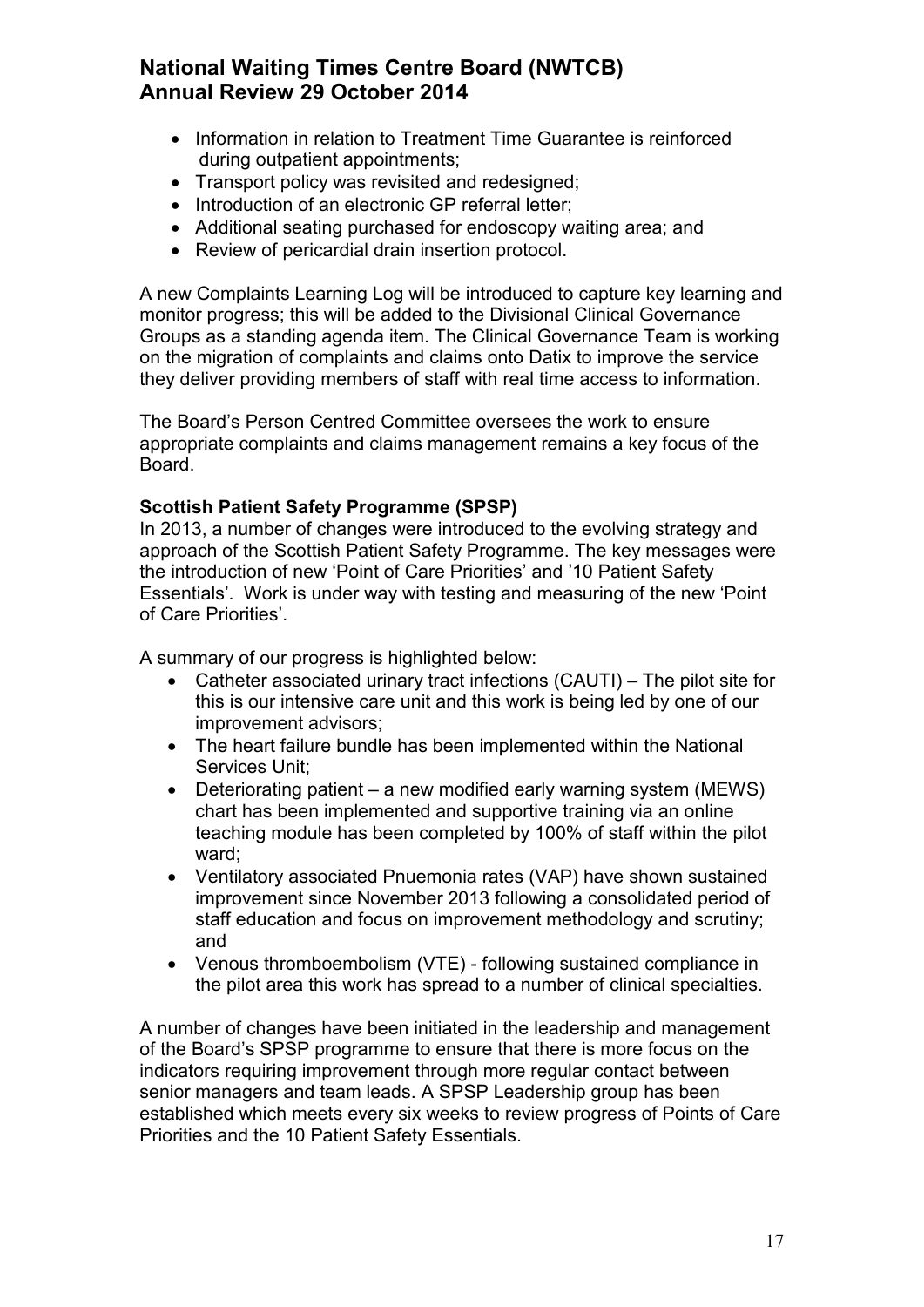Our planned improvements for 2014/15 are:

- Aligning clinical managers to lead workstreams in order to shift from testing and spread towards sustainable implementation and scrutiny;
- Upgrade of our SPSP reporting system (LanQuip) to facilitate more robust reporting functionality and drive improvement from data analysis;
- Quality improvement workshops in conjunction with NHS Education Scotland will be delivered to senior nursing staff to build on current foundations of knowledge around improvement methodology; and
- VTE improvement work spread into orthopaedic department.

## **Healthcare Associated Infection (HAI)**

Monthly HAI reports are presented to the Board utilising the national reporting template (HAIRT). Prevention and Control of Infection data are used at ward level and include clinical indicators related to infection control providing early warning of actual or potential declining standards of care. This is just one of the many initiatives being driven via the Prevention and Control of Infection Committee and the annual work programme aligned to the national HAI taskforce delivery plan.

### **National HEAT Targets**

The HEAT targets to reduce HAI in hospitals and other settings are important in ensuring safe and effective care and systems as well as maximising healthcare outcomes for patients.

NHS Boards were expected to achieve the same or maintain local reductions lower than the national target during 2013/14.

#### *Staphylococcus aureus* **bacteraemia (SAB)**

Set against a national target of 0.24 cases per 1000 acute occupied bed days (aobd) we achieved a rate of 0.17 cases per 1000 aobd (eight cases in total).

This is an extremely challenging target with the risk of acquiring infection within the cardiac and thoracic speciality areas increased as a result of the complex procedures undertaken and the underlying medical condition of the patients receiving care. Achievement of this target is supported by a range of infection prevention and control interventions including our Scottish Patient Safety Programme activities.

## **Clostridium difficile associated Infection (CDI)**

We maintained our performance against this national target noting locally 0.06 cases per 1000 aobd (three cases in total) against the national target of 0.32 cases per aobd.

#### **Hand hygiene**

Good compliance with hand hygiene opportunity and technique by staff, patients and visitors is a key way to prevent the spread of infection and continues to be a high priority. Since March 2013 the Board has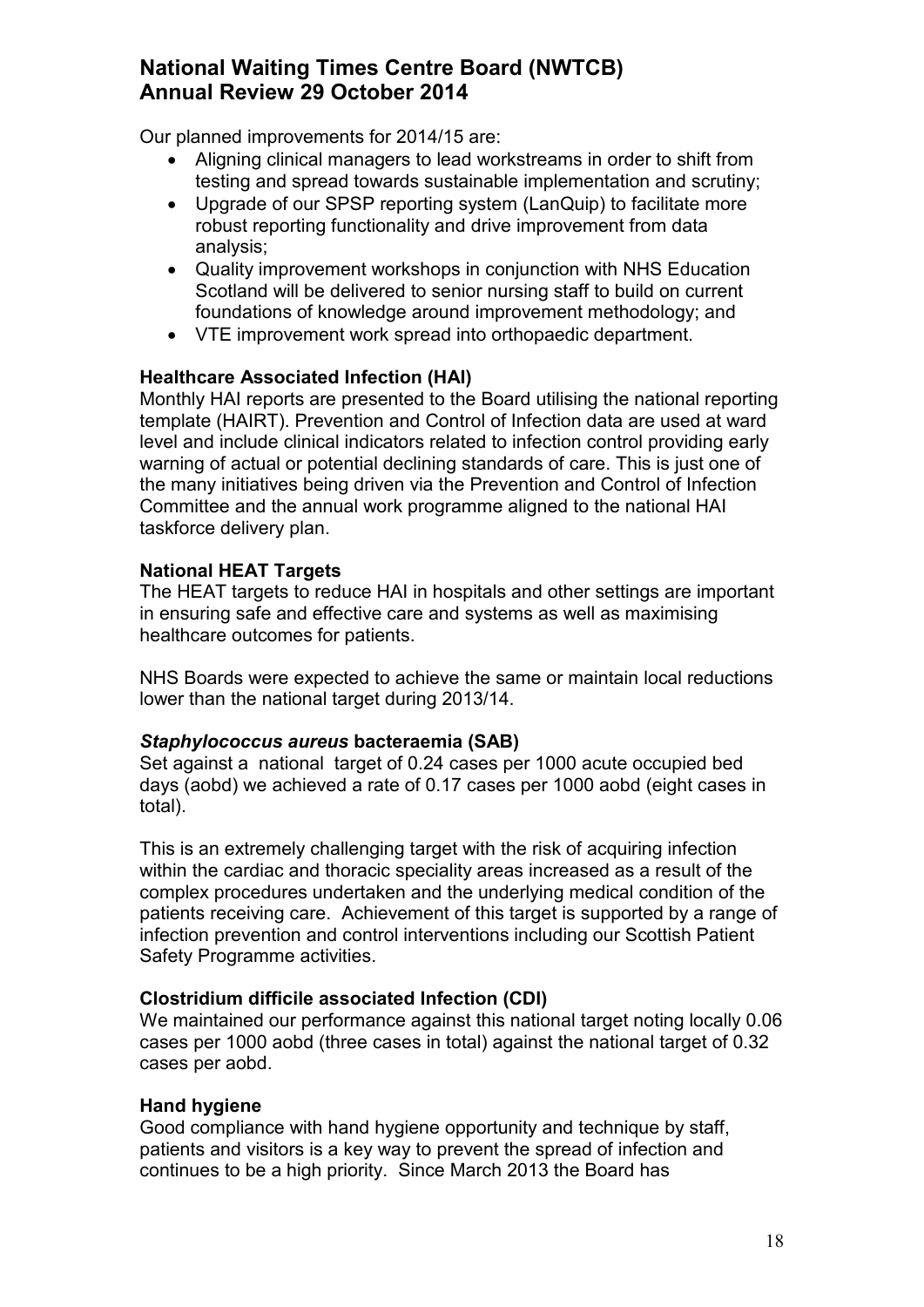demonstrated sustained compliance above 95% with the combined score of both opportunity and technique.

### **Healthcare Environment Inspection (HEI)**

Although the Board has not been subject to a recent HEI Inspection we continue to collect and submit self assessment data bi annually. We look forward to the opportunity of working with our colleagues in HEI and are currently involved in discussion with them to facilitate training for the inspectors in the use of the newly developed theatre inspection audit tool The consultation process of the new draft Standards for HAI which will form the basis of further inspections is currently underway.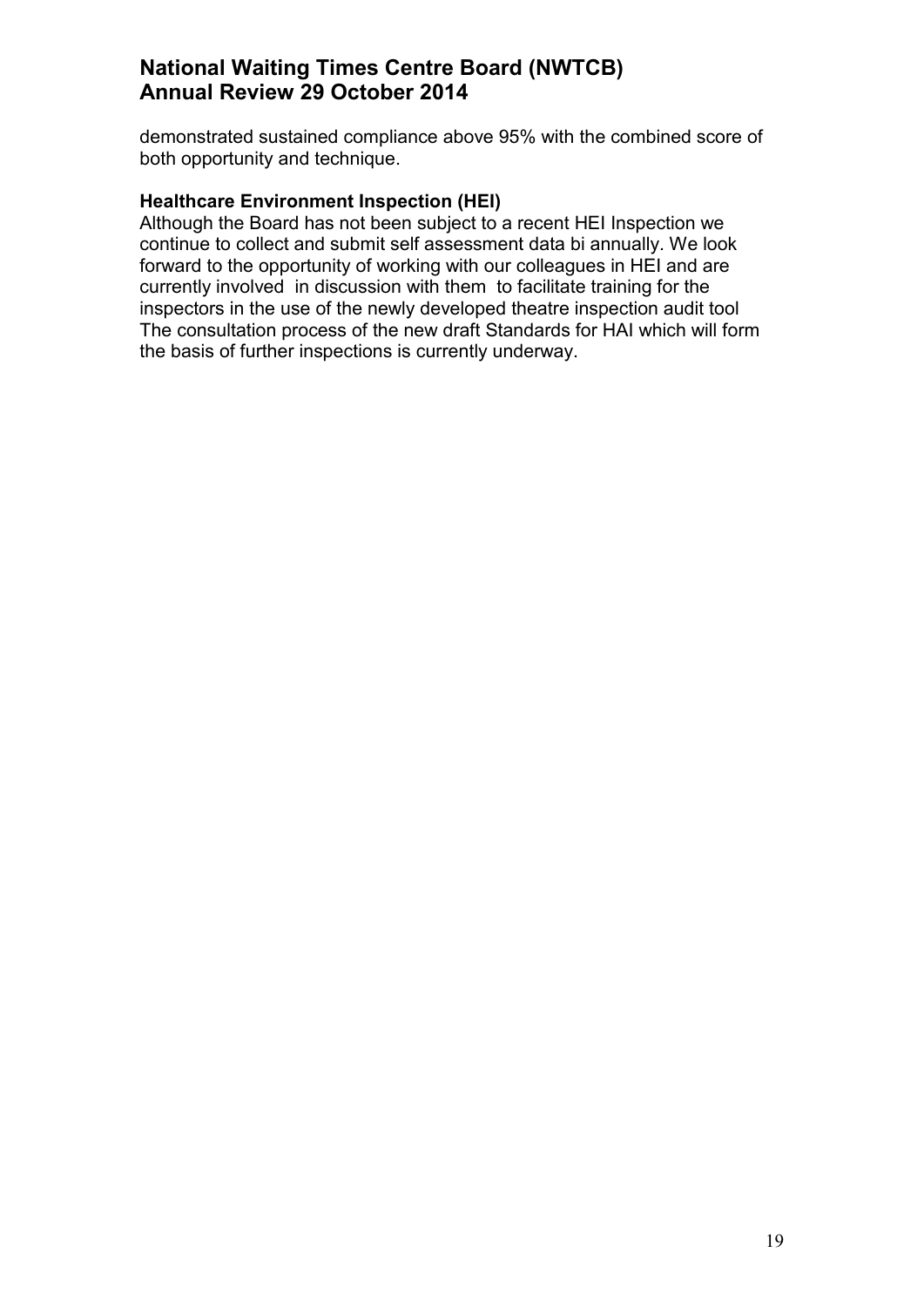## **Agenda Item 4 – Effective progress**

### **Quality outcome: Best use is made of available resources**;

### **Financial Performance**

The National Waiting Times Centre Board achieved its three financial targets in 2013/14. The Board spent £117,122k against its income of £117,822k, resulting in a surplus against its Revenue Resource Limit (RRL) of £500k. In achieving this result, the Board has delivered efficiency savings of £3.650m which are £1,007m above the target set. The Board has invested its full £3.050m capital resource allocation.

In addition the Board continues to recognise its national status in supporting Territorial Boards and indeed other Special Boards in delivering their efficiency agenda. In particular this is demonstrated through:

- continued investment in quality initiatives that will demonstrate an improvement in patient quality and additional capacity initiatives that will maximise the use of the Golden Jubilee facility; and
- an ongoing review of marginal costs recognising the Boards successful procurement initiatives. This has resulted in a 5% reduction in orthopaedic prices. Reductions in cost for endoscopy, Ophthalmology and General Surgery are planned for 2015.

The Board has embarked on a very rigorous efficiency saving programme which has successfully delivered in excess of our targets for the last few years. This is also supported by improved cost control through all levels of costs including staffing levels and procurement. This has allowed a release of funds for investment in 2013/14 and further investment in 2014/15, with the aim to focus this investment on quality initiatives to continue to improve the quality to patients. The total investment over the last two years in relation to quality bids has been in excess of £2m. This has seen quality improvements in rehabilitation services for Orthopaedic patients, increased medical input for patients in intensive care, establishing a training academy for radiographers and improved discharge arrangements for all patients.

#### **Efficiency Savings 2013/14**

The Board was required to save £2.643m in year. The savings achieved were £3.650m. These savings have been delivered through a range of projects including service improvements across inpatient and outpatient services, savings from procurement schemes and more efficient working as a result of ehealth initiatives.

An Efficiency and Productivity group has been established to monitor progress and support future initiatives. A number of workstreams have been established such as:

• The roll-out and development of Clinical Portal including the patient portal;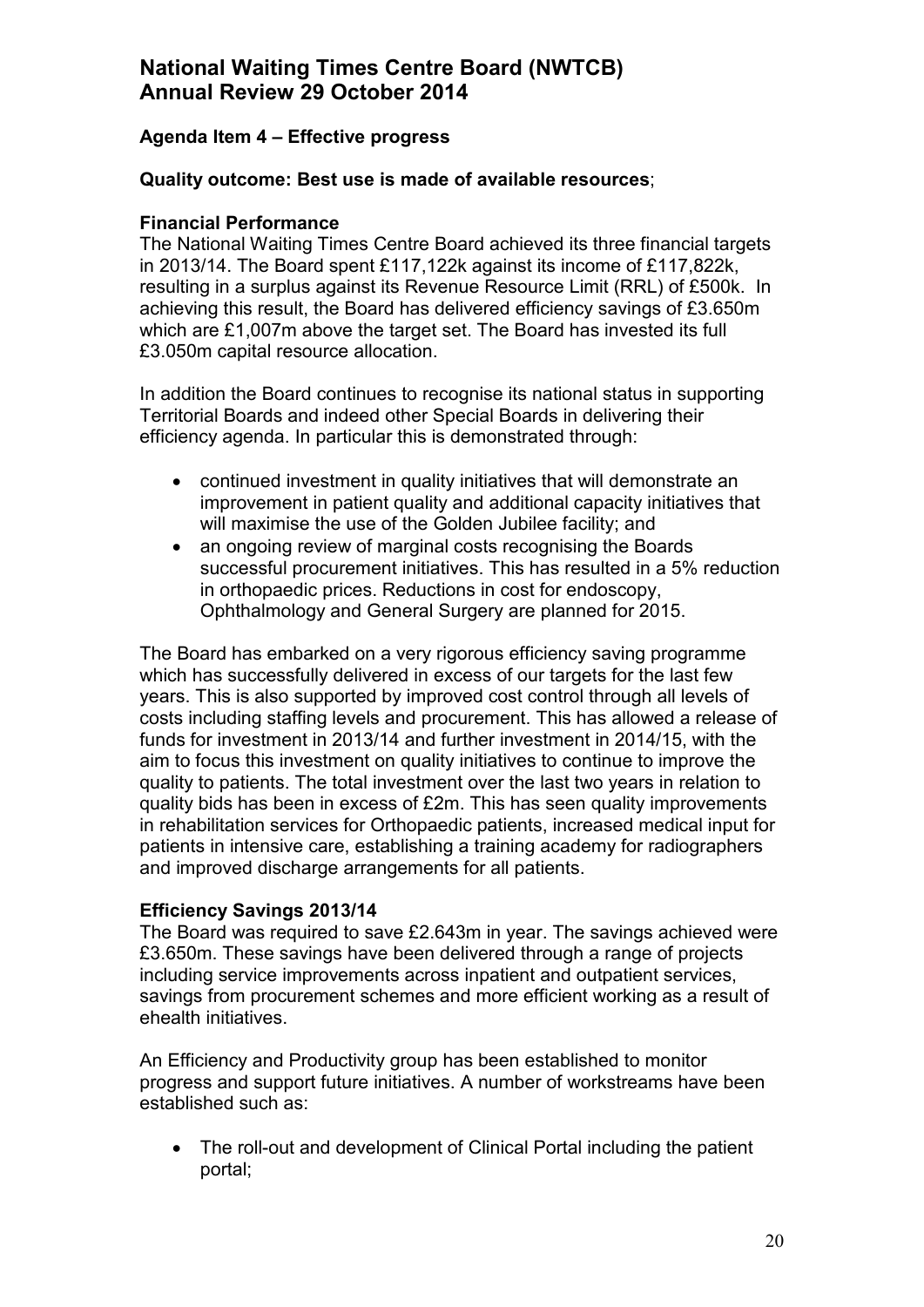- Telehealth both internal and external;
- Job Planning;
- Prescribing;
- Service redesign initiatives including Radiology and Ophthalmology;
- Income generation initiatives maximising our resources within the Beardmore Centre for Health Sciences and our Innovation Centre;
- Workforce planning and rostering; and
- Ongoing review of capacity including maximising out of hours and seven day working

In addition to the above, the Board is committed to undertaking benchmarking and redesign to ensure efficiencies are being progressed at all levels. A strategic projects group has been set up and chaired by the Director of Finance, that has the remit to ensure redesign and efficiency projects are progressed throughout the organisation. It is anticipated a number of future efficiency schemes will emerge from this process. The Board has put in place the CHKS Insight system with a plan to roll this out across the site during 2014/15.

The Board continues to run Management and Partnership Forum workshops which are used to keep Partnership Forum up to date with the current efficiency schemes progress and more importantly any future schemes being considered. Our Partnership Forum is supportive of the approach taken to date.

The Board is also working closely with West of Scotland Boards and Special Health Boards to review areas of shared services and joint efficiency schemes.

#### **Capital Planning Process**

The total capital spend for 2013/14 was £3.050m. This is split between medical equipment replacement, property expenditure and Information Management and Technology (IM&T) equipment.

A capital planning process for the formula allocation is established with a capital group meeting fortnightly to consider the capital requirements in relation to the Board's strategic planning objectives, discuss proposed capital projects and approve and monitor capital expenditure.

The Property and Asset Management Strategy was approved by the Board in March 2014. The key messages from the strategy confirmed:

- All asset groups are in good functional condition; and
- The Board assets play a key role in supporting the NHS Scotland 2020 vision.

In relation to our Estates Strategy the focus to date has been to successfully implement the following: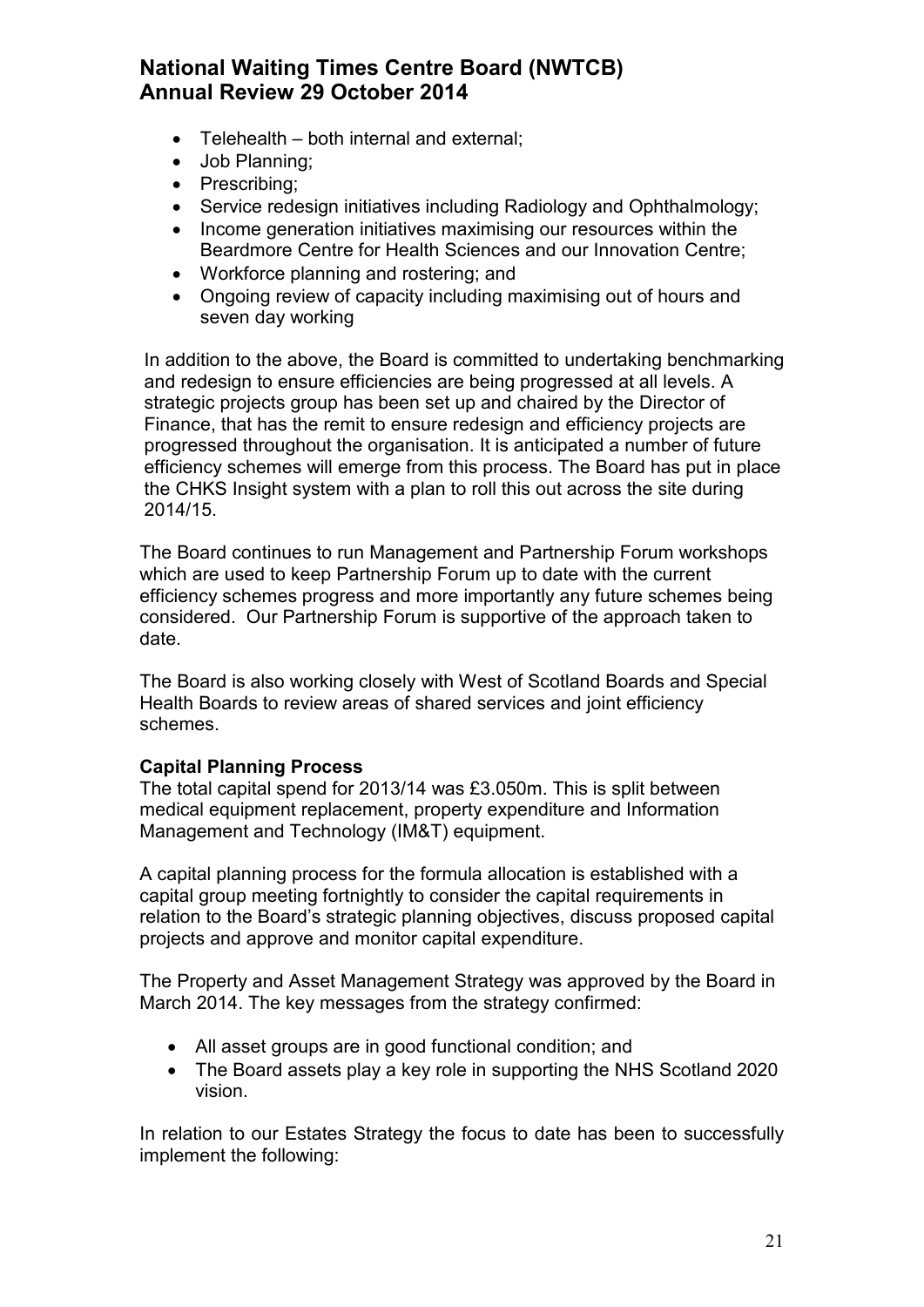- deliver the increased requirements from the referring Health Boards recognised in the recent expansions of clinical services;
- develop the Board's infrastructure for Research and Development;
- develop the Board infrastructure for Innovation;
- put in place an eHealth platform to deliver state of the art technical solutions;
- provide a medical equipment solution that delivers the highest quality of medical care to patients; and
- establish the Beardmore as the Hotel and Conference Centre for public services.

The Strategy also recognised there is further potential for future expansion of clinical services on the Board campus.

### **2014/15 Plans**

For the financial year 2014/15, Special Health Boards received an uplift of 1% primarily to support costs arising from pay and supplies inflation.

The Board is currently anticipating an increase in costs over the next three years of approx 3-4% per annum. The additional pressures in this period relate to rising energy and waste costs, the cost of inflation, impact of pensions auto-enrolment, incremental drift/banding reviews and pharmacy costs.

In developing the Board's financial plan and recognising the very tight financial position in relation to funding uplifts and ongoing cost pressures, the Board has forecast the predicted level of efficiency savings in total it is required to deliver over the next three years.

The Board's three year financial plan demonstrates the planned achievement of all three financial targets. Given the current economic climate this still remains challenging. The tight financial environment requires strict control on expenditure and more emphasis on redesign and quality improvements and delivery of efficiencies for internal investment. The Board has put appropriate mechanisms in place to ensure this will be delivered whilst continuing to deliver high quality patient care.

#### **eHealth Progress and Developments**

Our main areas of progress have focussed on providing other NHS Boards with access to our electronic waiting list reports to support real time tracking of patients. We have now rolled out electronic referrals for 99% of patients referred to us by other NHS Boards as part of national waiting times activity. Additionally, discharge information for the majority of our patients is communicated electronically to referring NHS Boards with further expansion planned.

For 2014/15, our main priorities will be:

• Replacement of our Patient Administration System which will support expansion in access to our services;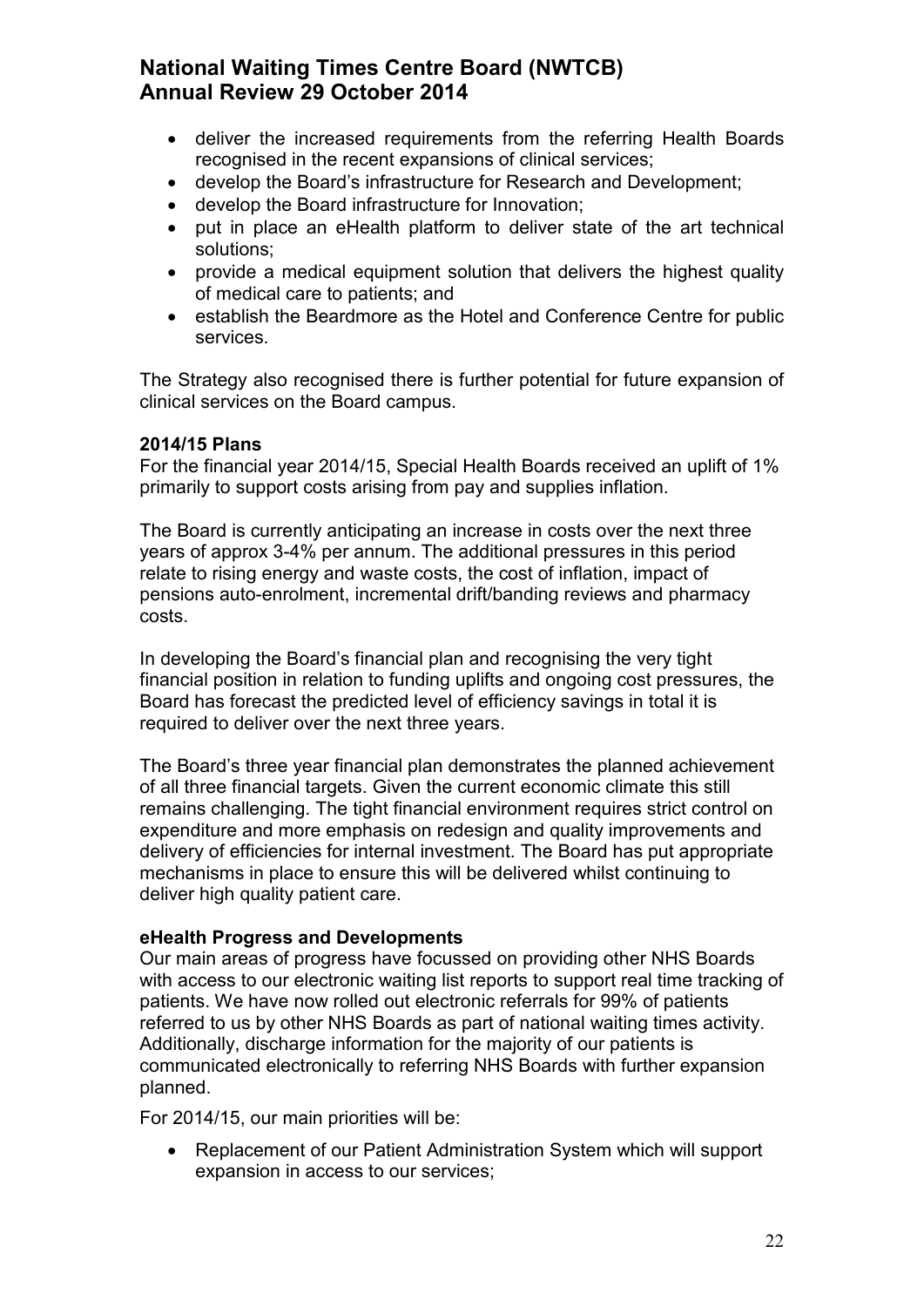- Continuing development of and increasing access to our clinical portal, supporting the Board's transition to an electronic patient record;
- Expansion in the use of mobile devices to support data recording and access to information at the point of care; and
- Further development of dashboards and analytical tools to support evidenced based decision making.

### **Reducing energy consumption**

This HEAT target commits NHS Scotland Board to reduce energy-based carbon emissions and to continue to reduce energy consumption. This target is designed to support the targets set in the Climate Change (Scotland) Act 2009.

Our performance in 2013/14, the third year of the current target, shows that we increased our energy usage against the baseline year of 2009/10 by 6.32% and our carbon emissions by 7.83% over the same period meaning that we have exceeded the HEAT targets by 10.26% and 19.3% respectively.

There is recognition that our site is not a standard NHS build and we have reported that we have continued to expand in the course of the last year with sustained increased clinical activity and enhanced use of the estate.

An application for grant funding for the decentralisation of the boiler plant has been approved by the Scottish Government and work is underway to replace our existing steam raising plant and replace with medium temperature hot water boilers. It is expected that this project would assist us to achieve a significant reduction in our energy consumption and the resultant impact on carbon dioxide emissions.

We also continue to consider further innovative ways of reducing our carbon emissions and are in discussion regarding the possibility of a process that maximises our proximity to the River Clyde and uses water currents. This is in the early stages of feasibility.

#### **Quality outcome: Staff feel supported and engaged**

#### **Investment in our workforce**

In the past year, the Board has continued to invest in the workforce and successfully delivered expansions within our Orthopaedics and Ophthalmology departments to support the delivery of wait times for patients within NHS Scotland. We continue to create an infrastructure and culture where staff can move flexibly across the organisation within the bounds of professional codes of practice.

Our Board Workforce Plan was approved in March 2014 and building on our use of national workforce planning tools, we developed a workforce modelling tool for both clinical and non-clinical teams enabling managers to formulate meaningful workforce plans according to their activities and, where appropriate, link this to patient activity.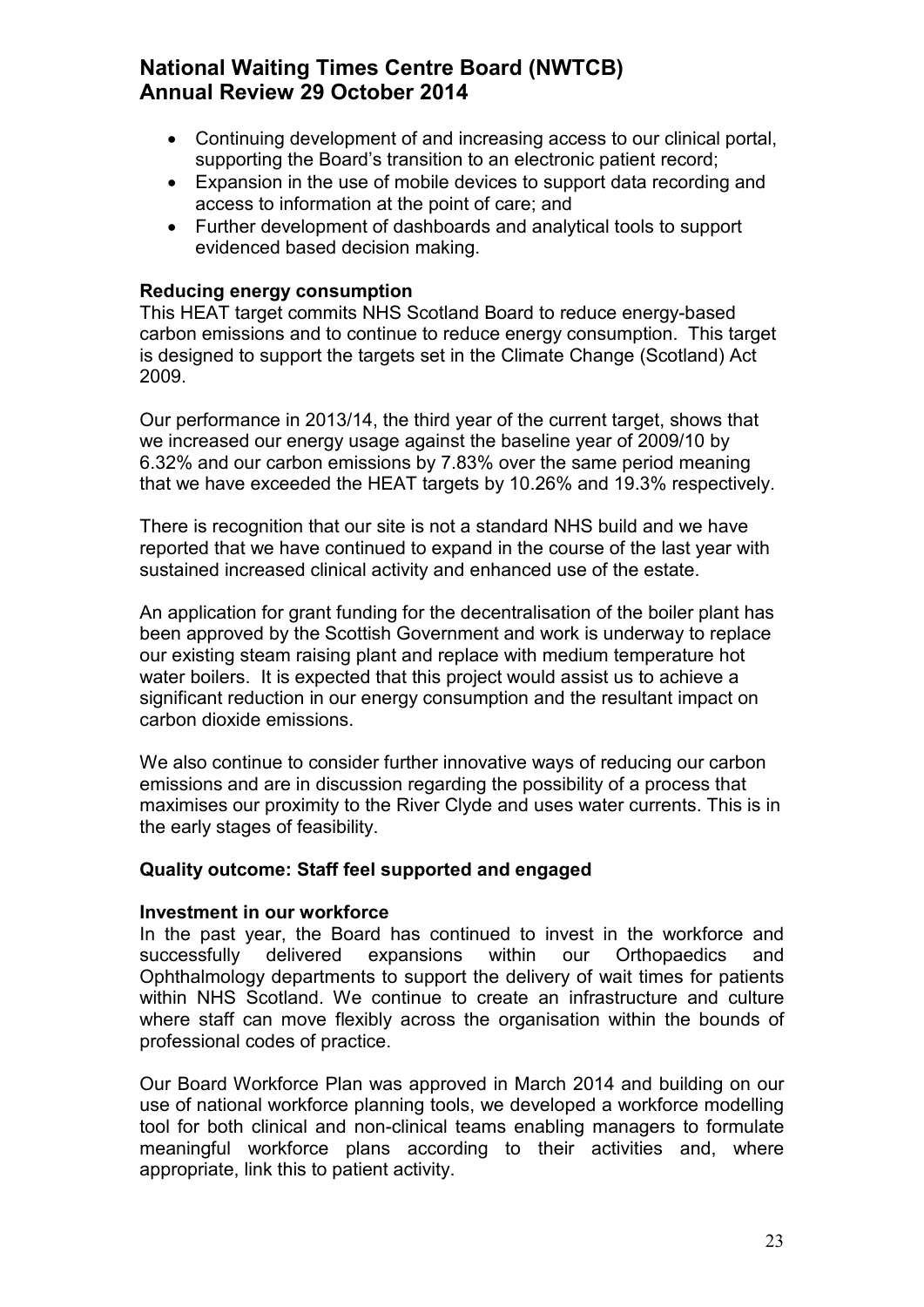#### **Values Culture Programme**

Our values work was recognised as best practice by colleagues in the Scottish Government Workforce Division and was show-cased in a short, filmed case-study for the NHS Event in June 2014. A key innovation has been the Board's work in measuring values and the development of our Values Dashboard, linked to our Board's Quality Dashboard. The integration of values into our recruitment processes and our performance management processes has also been a key achievement in 2013/14.

#### **Staff experience/I Matters**

As one of the pilot Boards in the National Staff Experience Programme, a total of 270 staff participated in this Staff Experience Pilot Project, equating to 18 teams in total. The Board was successful in securing Dignity at Work funding from the Scottish Government Workforce Division in August 2013, enabling our Board to intensively work with teams on key Dignity at Work themes including the effect of management style on team morale, staff feeling involved in decision making and team communication issues. This pilot initiative has enabled our Board to work on team effectiveness in a systemic way, embedding our value around "working effectively in teams", and gain key insights into the levels of team support required to support the positive introduction of the iMatters survey and continuous improvement process for all our teams.

The launch of the iMatters programme will commence in November 2014 to be rolled out throughout the Board over the next 14 months. We have established the infrastructure to ensure successful implementation including training internal facilitators to support team interventions.

#### **Staff Governance**

The Board has been working with the partnership forum over the past year to examine how we can deliver Dignity at Work for all. The Board refreshed its Dignity at Work policy in August 2014 and training on the policy will be rolled out to all managers during 2014/15. Working with staff side colleagues, the Board has also adopted the Counter Fraud Services Peace Model for undertaking investigations, which is accepted as best practice within NHS Scotland. Mediation training has also been undertaken within the Board to provide an expert resource to support any teams or individuals facing dignity at work issues.

The Board delivered against all of its actions within the 2013/14 Staff Governance Action Plan and has made excellent progress against the 2014/15 actions. Over the next 12 months we will embed the staff governance monitoring tool to ensure the 2015/16 action plan is reflective of every division's staff governance needs and is owned locally.

All policies within the Board have been reviewed and are in line with the Partnership Information Network (PIN) standard. We are examining where we can further improve upon these policies to ensure we remain an exemplar innovative employer.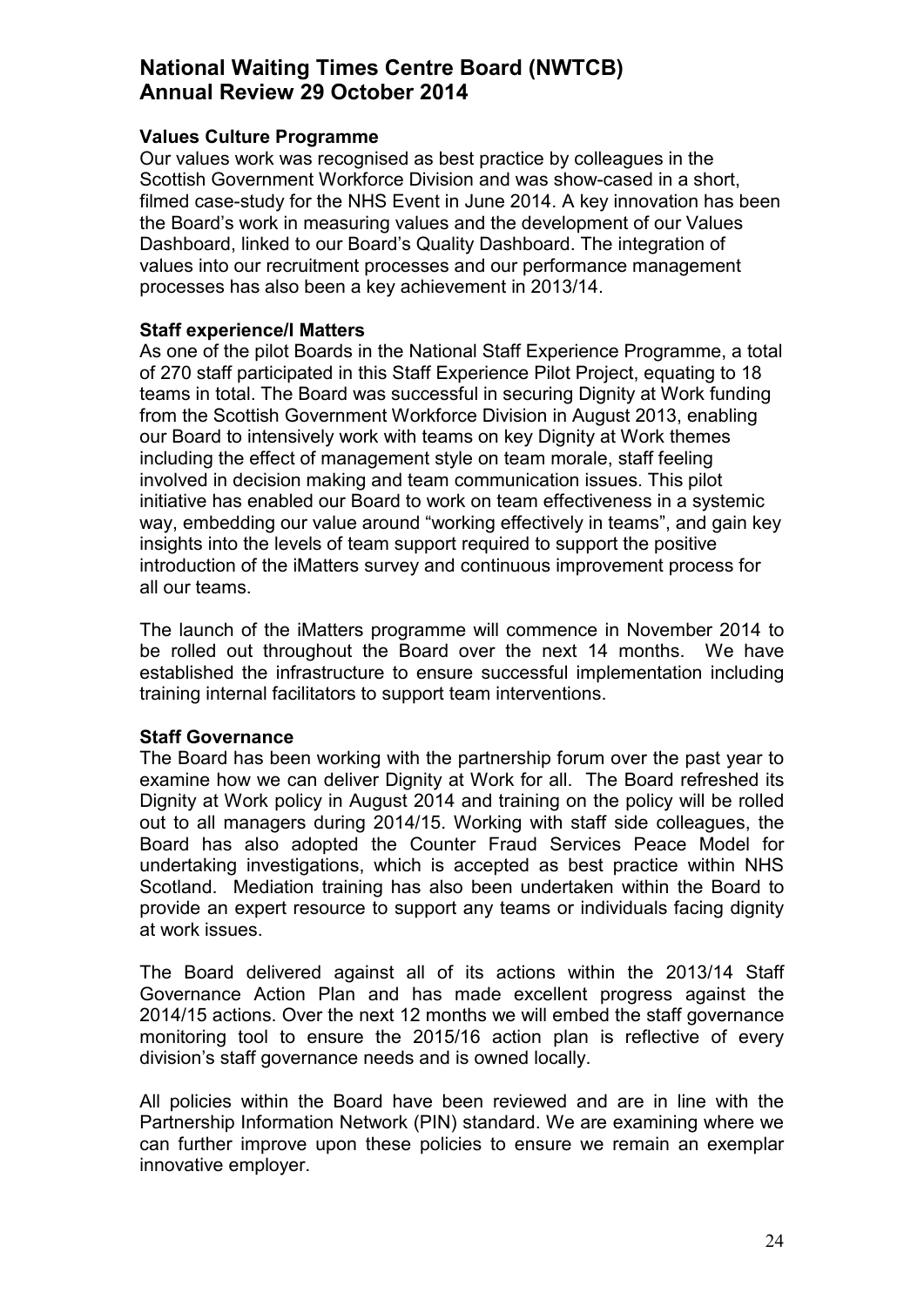#### **Sickness Absence and Knowledge and Skills Framework (KSF)**

We continue to manage sickness absence effectively and fairly for all staff in a supportive manner. This approach has consistently, year on year, delivered a sickness percentage below the 4% HEAT standard. At 31 March 2014, our Board sickness absence figure was 3.4%.

The Board fell short of meeting the KSF PDR target at the 31<sup>st</sup> March 2014 but with further focused leadership a new action plan has been agreed and Divisions are now on target to deliver. Regular scrutiny of KSF activity takes place at our monthly Performance and Planning Committee.

#### **Leadership and Management Development**

We have undertaken a detailed review of our current Leadership and Management Development Framework and are working with Senior Management to develop a fresh approach to Leadership and Management Development to deliver our Board Vision of Leading Quality, Research and Innovation. A revised Coaching Strategy for our Board has been agreed and is being implemented.

At a senior level, a number of Executive Directors have undertaken Leadership 360's and we are in the process of supporting senior management team development through targeted work with divisional leadership teams.

We have continued our successful partnership with NHS Ayrshire & Arran and NHS Dumfries & Galloway and we are collaboratively delivering a second cohort of our Regional leadership development programme "Leadership 3 – Leadership in a Clinical Setting".

Following evaluation of a piloted Management Development Programme 'Driving Performance', we have redesigned our programme into a four-day programme now entitled "People Management – Getting it Right". The focus continues to be on developing excellence in people management practices but the revised programme has greater emphasis on the Board's Vision and Values, including a focus on innovation.

#### **Priorities for 2014/15**

#### **2020 Workforce Strategy**

We will complete our strategy and be working to deliver our year one implementation plans. These actions include the following:

#### **Leadership Framework**

We are revising our Leadership Framework in order to be able to support delivery of our Board's 2020 Vision of Leading Quality, Research and Innovation.

#### **Team Effectiveness**